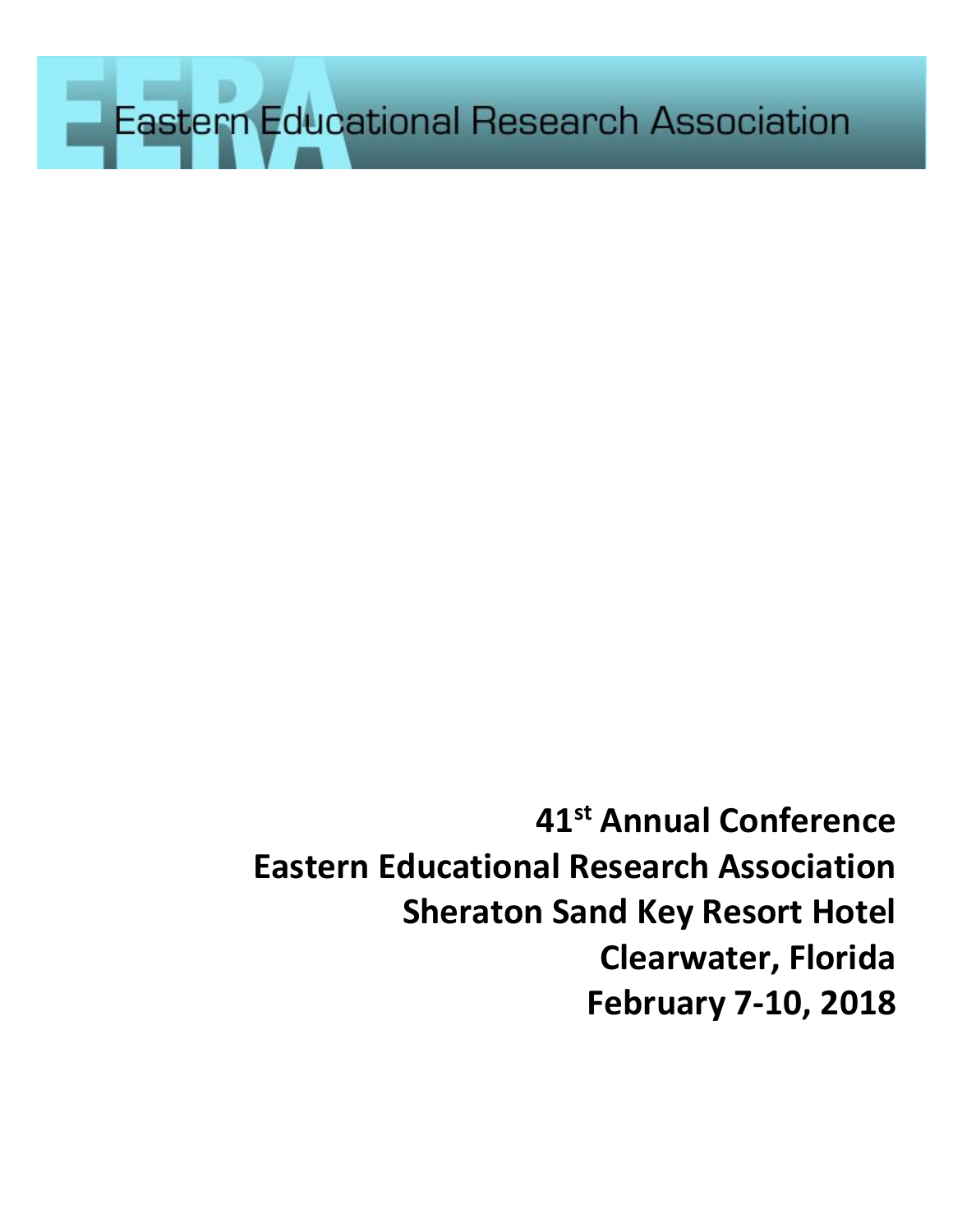## **Schedule at a Glance**

## **Wednesday, February 7**

| $3:00 - 4:00$ | <b>EERA Executive Board/Hotel Staff Meeting</b> | Sundial Room                |
|---------------|-------------------------------------------------|-----------------------------|
| $4:00 - 5:00$ | <b>EERA Board of Directors Meeting</b>          | Sundial Room                |
| $5:00 - 7:00$ | Registration                                    | Conference Center Main Hall |

## **Thursday, February 8**

| $7:30 - 5:00$   | Registration                        | Conference Center Main Hall                                  |
|-----------------|-------------------------------------|--------------------------------------------------------------|
| $7:45 - 9:00$   | Opening Keynote Breakfast           | Beach/Gulf Room                                              |
| $9:10 - 10:30$  | Concurrent Session 1                | Beach, Gulf, Palm, Bay, Sand Key, Sundial, and Cardita Rooms |
| $10:40 - N$ oon | <b>Concurrent Session 2</b>         | Beach, Gulf, Palm, Bay, Sand Key, Sundial, and Cardita Rooms |
| Noon $-1:10$    | Graduate Student Luncheon (by RSVP) | Beach Room                                                   |
| $1:10 - 2:30$   | <b>Concurrent Session 3</b>         | Beach, Gulf, Palm, Bay, Sand Key, Sundial, and Cardita Rooms |
| $2:40 - 4:00$   | <b>Concurrent Session 4</b>         | Beach, Gulf, Palm, Bay, Sand Key, and Sundial Rooms          |
| $5:00 - 6:00$   | Division and SIG Meeting            | Palm Room                                                    |
| $6:00 - 7:30$   | President's Welcome Reception       | Poolside or Beach/Gulf if bad weather                        |

## **Friday, February 9**

| $7:30 - 5:00$   | Registration                          | Conference Center Main Hall                         |
|-----------------|---------------------------------------|-----------------------------------------------------|
| $7:30 - 8:00$   | Continental Breakfast*                | Conference Center Main Hall                         |
|                 | *Coffee will be available until 9 AM. |                                                     |
| $8:00 - 9:40$   | <b>Concurrent Session 5</b>           | Beach, Gulf, Palm, Bay, Sand Key, and Sundial Rooms |
| $9:50 - 11:30$  | Concurrent Session 6                  | Beach, Gulf, Palm, Bay, Sand Key, and Sundial Rooms |
| $11:50 - 12:50$ | Awards Luncheon                       | Beach/Gulf Room                                     |
| $12:50 - 2:30$  | <b>Concurrent Session 7</b>           | Beach, Gulf, Palm, Bay, Sand Key, and Sundial Rooms |
| $2:40 - 4:00$   | <b>Concurrent Session 8</b>           | Beach, Gulf, Palm, Bay, Sand Key, and Sundial Rooms |
| $4:15 - 5:15$   | <b>EERA Annual Business Meeting</b>   | Palm Room                                           |
| $6:00 - 7:00$   | <b>Poster Presentations</b>           | Beach/Gulf Room                                     |
| $7:15 - 8:30$   | <b>Hosted Reception</b>               | Poolside or Beach/Gulf Room if bad weather          |

## **Saturday, February 10**

| $9:00 - 11:00$  | Creating a Top Notch Vitae! (Workshop)          | Beach Room          |
|-----------------|-------------------------------------------------|---------------------|
| $9:00 - 10:00$  | <b>EERA Executive Board/Hotel Staff Meeting</b> | Palm Room           |
| $10:00 - N$ oon | <b>EERA Board of Directors Meeting</b>          | <b>Sundial Room</b> |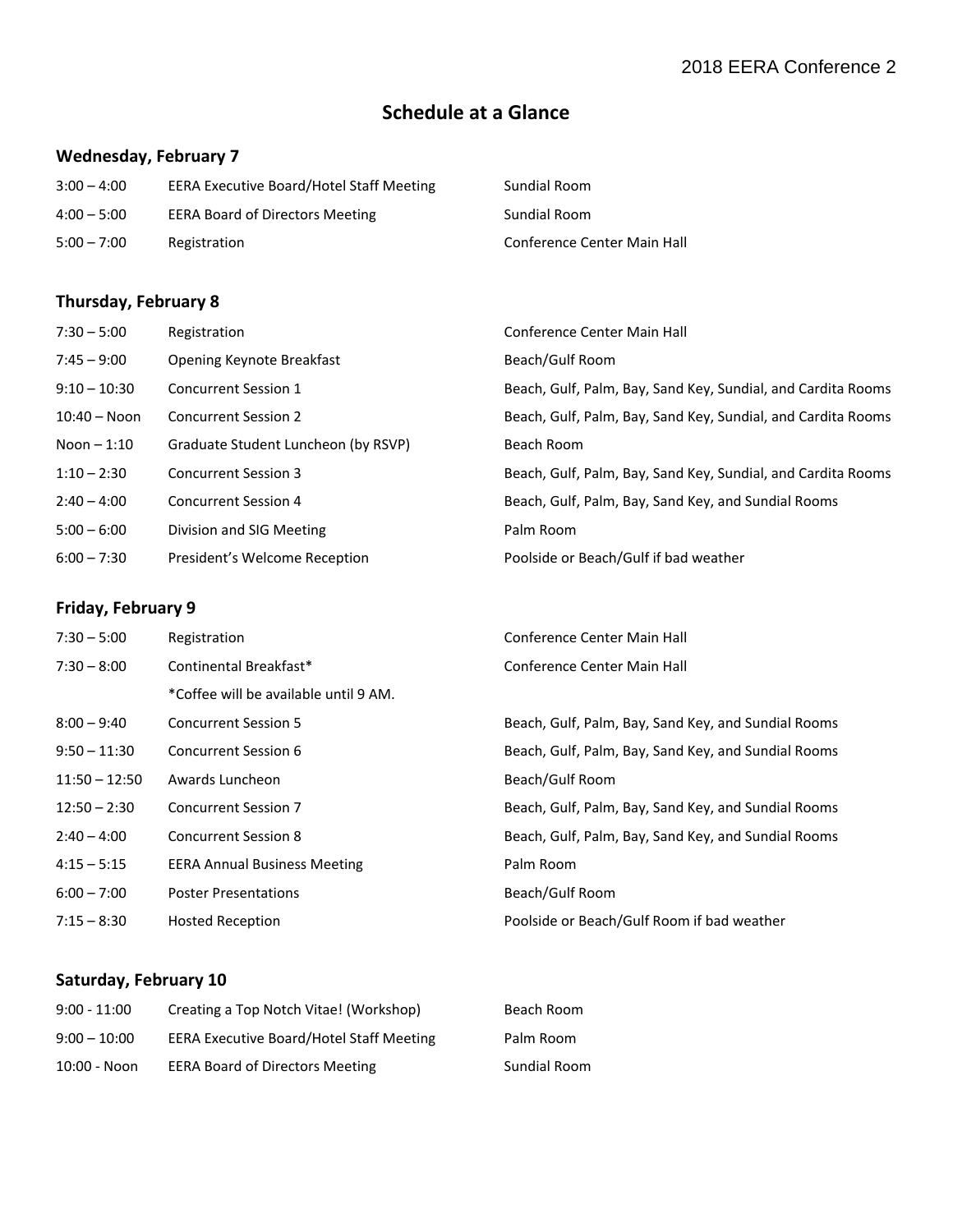## **Instructions for EERA Conference Session Chairs**

To those who have graciously agreed to serve as a Session Chair at the upcoming EERA conference-THANK YOU! You play an important role in the conference, and in many situations, are helping a new generation of faculty members come to understand and appreciate how academic exchanges occur.

Your primary activity as a Session Chair is to introduce the session and the presenters, and to monitor the time allocated for each presenter. To do this, you will need to determine how many presentations are in your session (typically three, but in some cases two), and you will need to moderate the time each presenter is allocated. You are also responsible for keeping track of time, and conveying this to the presenters. You should also save time at the end of your session to allow for a discussion among audience members and fellow presenters.

Please plan on arriving to the session you are chairing a five minutes before the session begins, and please convey to the presenters the order in which they will be speaking (for example, you might indicate that you will be following the order as printed in the program). Remember, for some new faculty members or graduate students, this may be their first presentation and they might be quite nervous.

In some rare circumstances, there may be a limited audience attending the session you are chairing. Please work with the presenters to be reasonable about this. Some session chairs in past years have pulled chairs into a circle and allowed for a more informal discussion and presentations; others have asked the presenters their preferences, etc.

Additionally, there are some presenters who will cancel their presentation at the last minutes, miss a flight, or have some event that prevents them from attending the conference. You will be asked to think on your feet as you handle these types of challenges!

Please do everything you can to keep your session on time, as rooms are scheduled back-to-back. When you conclude your session, please be certain to thank the presenters for their work!

## **Special Instructions for Poster Presenters**

Each poster presenter has been assigned a presentation board number (see listing in schedule for posters on Friday evening) and will share a standalone display board with another presenter. Each presenter has a display area of 48 inches (H) x 48 Inches (W). Please plan accordingly when organizing your materials and presentation for display.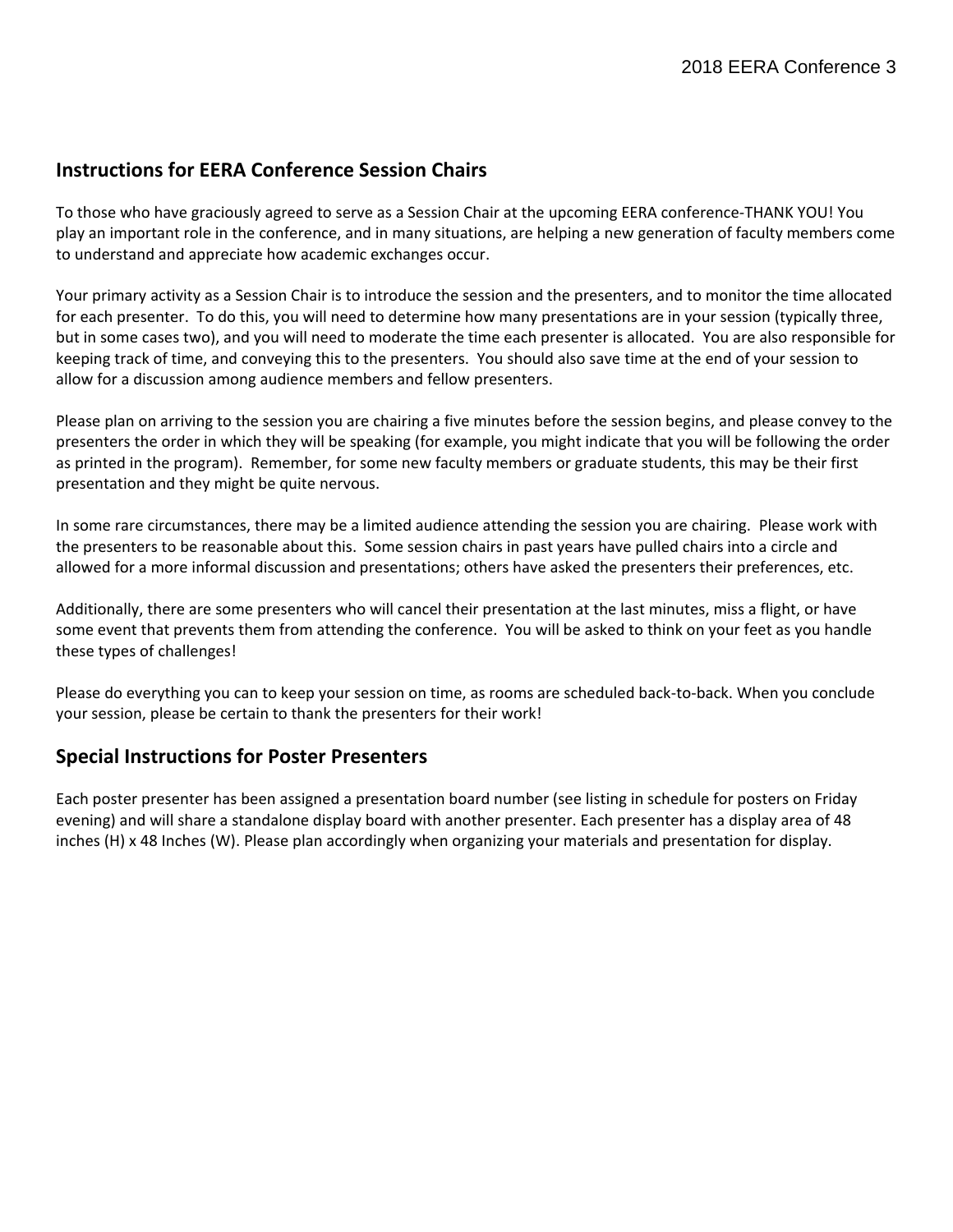## **Keynote Speakers**

## **Michael A. Grego Superintendent Pinellas County Schools, Florida**

An educator with more than 35 years of experience, Dr. Grego began his career as a classroom teacher with Hillsborough County Schools. He became a department head and then advanced to become Assistant Superintendent for Technical, Career & Adult Education, and Assistant Superintendent of Curriculum & Instruction. After serving 28 years with Hillsborough County Schools, he was selected as Superintendent of the Osceola County school district. There, he was credited with dramatic academic improvements, especially among minority students. He then served as Florida's Interim Chancellor of K-12 Education. Before joining Pinellas County Schools, Dr. Grego joined the Educational Leadership faculty at the University of Central Florida, where he was an Associate Professor, teaching graduate and doctoral level courses.

Since he began as Superintendent of Pinellas County Schools, Dr. Grego has implemented numerous initiatives to increase opportunities for learning. He launched an ambitious summer learning program to mitigate summer learning losses, and Promise Time, which offers an extra 60-90 minutes of instruction in reading, math and science at struggling schools. Pinellas County Schools also initiated Connect for Success, which provides take-home laptops for students at Title I elementary schools.

In 2017, Dr. Grego was named Florida Art Education Association Superintendent of the Year. The same year Dr. Grego was selected as the Superintendent of the Year by the National School Foundation Association.

Recently, Dr. Grego was named 2018 Florida Superintendent of the Year.

Under Dr. Grego's direction, Pinellas County Schools has achieved districtwide accreditation and has been recognized for several major accomplishments. The Learning Counsel honored Pinellas County Schools as one of the top 10 districts in the nation for its digital curriculum strategy. During the 2015-16 school year, the district was named a Ford Next Generation Learning Model Community, a milestone designation for preparing high school students for success in college, career and life. A 2017 report by the Brookings Institution in Washington, D.C, ranked Pinellas County Schools as the top in Florida and 10th in the nation for districts offering the best choices for parents. The district earned the top score in Florida two years in a row. In 2017, Pinellas County Schools also earned top-10 ranking in the annual Digital School Districts Survey for exemplary use of technology. The same year, Pinellas was named one of the Great Districts for Great Teachers by the National Council for Teacher Quality. The award honors districts that celebrate, support and reward great teachers.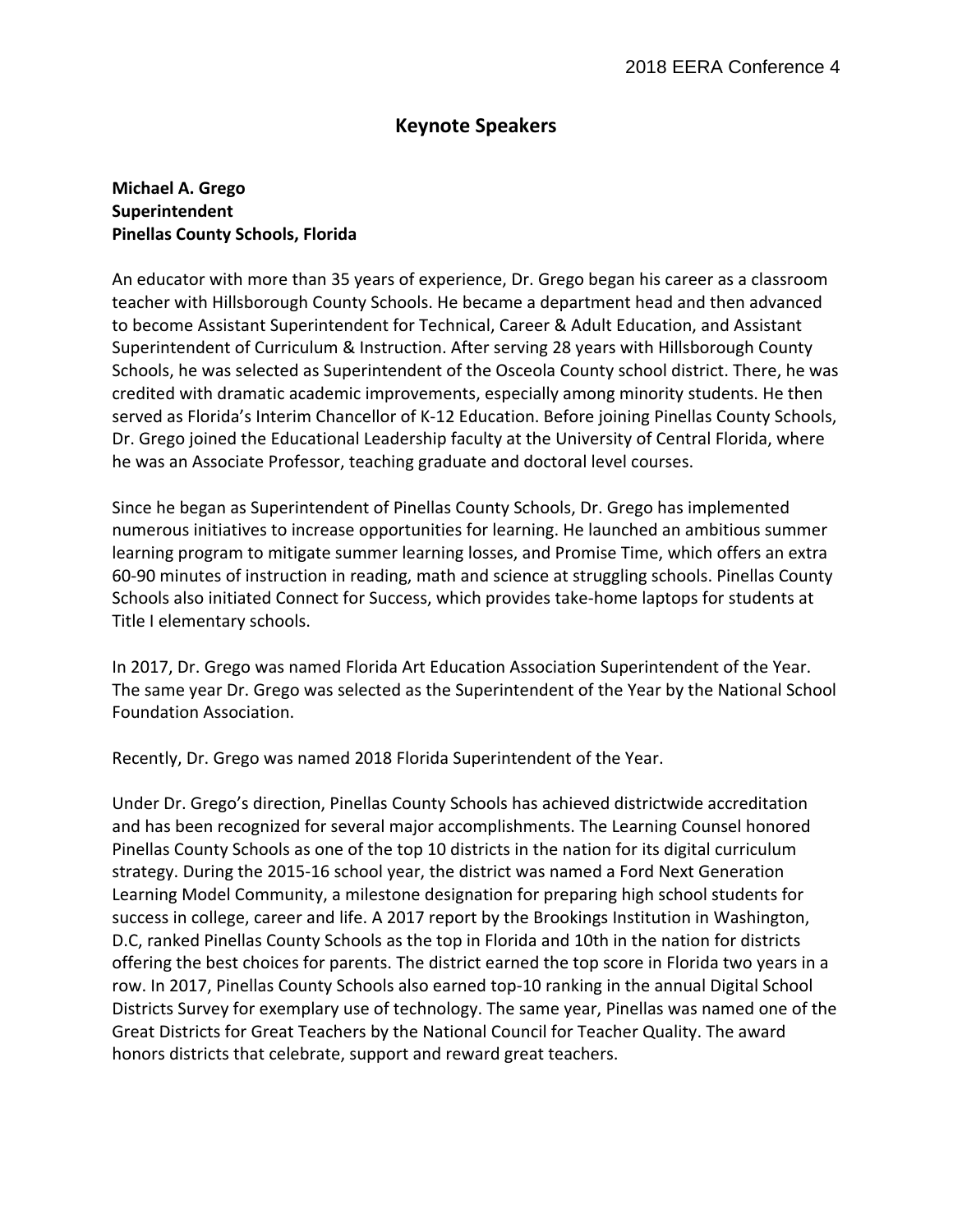## **WEDNESDAY, FEBRUARY 7**

- **3:00 – 4:00 EERA Executive Board/Hotel Staff Meeting Sundial Room**
- **4:00 – 5:00 EERA Board of Directors Meeting Sundial Room**
- **5:00 – 7:00 Registration Conference Center**

**Main Hall**

## **THURSDAY, FEBRUARY 8**

## **7:45 – 9:00 Opening Keynote Breakfast (Beach/Gulf Room)**

## **9:10 – 10:30 Session 1**

### **Beach Room (Paper Presentation)**

Session Chair: Michelle Amodei

Comparative impact of academic factors and social and cultural capital on community college student completion Duane Akroyd, Heidi McCann and Yaxin Zheng

Indicators of Alignment of State Assessments to Standards Rolf Blank

According to faculty, the most important reasons for doing assessment at an HBCU Steve Culver and Greg Philips

Exploring the Lived Experience of Charter High School Graduates and its Impact when Attending University Priva Fischweicher

### **Gulf Room (Roundtable Presentations)**

Session Chair: Ursula Baker

STEAM Education in Infant and Toddler Classrooms Sylvia Collazo and Yoonhee Lee

Measurement of Self-Determination Beyond Test Scores Mary Louise Duffy

Literature Review: The relationship between self-regulation and high academic performance Waldir Sepulveda

A Pilot Peer Observation Program Grounded in McCloud's Five Fundamentals Jonathan McCloud and Melissa Fortner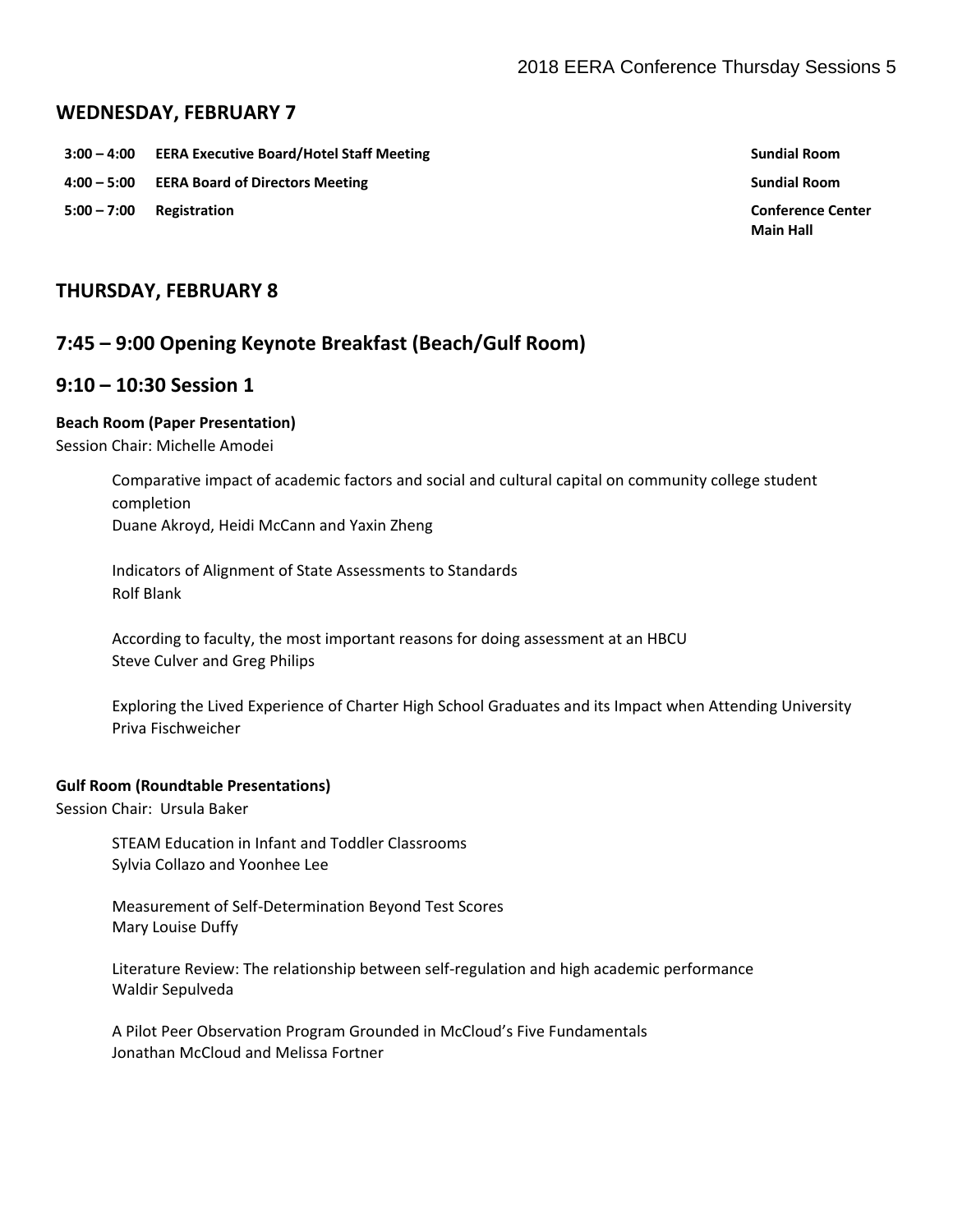### **Palm Room (Paper Presentations)**

Session Chair: Kenda Grover

LEA Liability When Students with Disabilities are Bullied Jennifer Sughrue and M. David Alexander

Perceptions of the Effect of Dress Code Policies on Educational Goals Hope Wilson, Meghan Jeffrey, and Angela Mann

An Overview of the Higher Education System in Kuwait: Current and Future Challenges Abdulaziz Alenezi

Understanding Chinese Students' English Learning Difficulties: A Case Study in an ELL Classroom Yifan Liao

### **Bay Room (Paper Presentations)**

Session Chair: Michelle Kowalsky

Designing Database Lessons for Business Students using Bloom's Taxonomy. Michelle Kowalsky

Using Parallel Assessments to Identify a Superior Science Curriculum in Grades 5-8 by Improved Proficiency. Matthew Grady

Designing Dynamic Learning with Design T-H-I-N-K-ing Delane Ingalls Vanada

Determining the Nature and Scope of Research-Based Co-Teaching Practices Tom Donovan and Michelle Kowalsky

#### **Sand Key Room (Paper Presentations)**

Session Chair: Laurie Rabinowitz

We've got a feeling: interpreting of-the-moment emotional data in conjunction with prep-material usage data to understand student readiness for high stakes testing Caitlin Augustin and John Harnisher

A proposal to couple an educational intervention with a nudge to enhance college readiness of underserved learners

Caitlin Augustin, Daniel Wittich and John Harnisher

Closing the NCLEX-RN pass-rate gap: Helping internationally educated nurses (IEN) and ESL students succeed Kristin Murner, Susan Sanders and John Harnisher

Differential Item Functioning Determination Using the F-Test. Mike McGill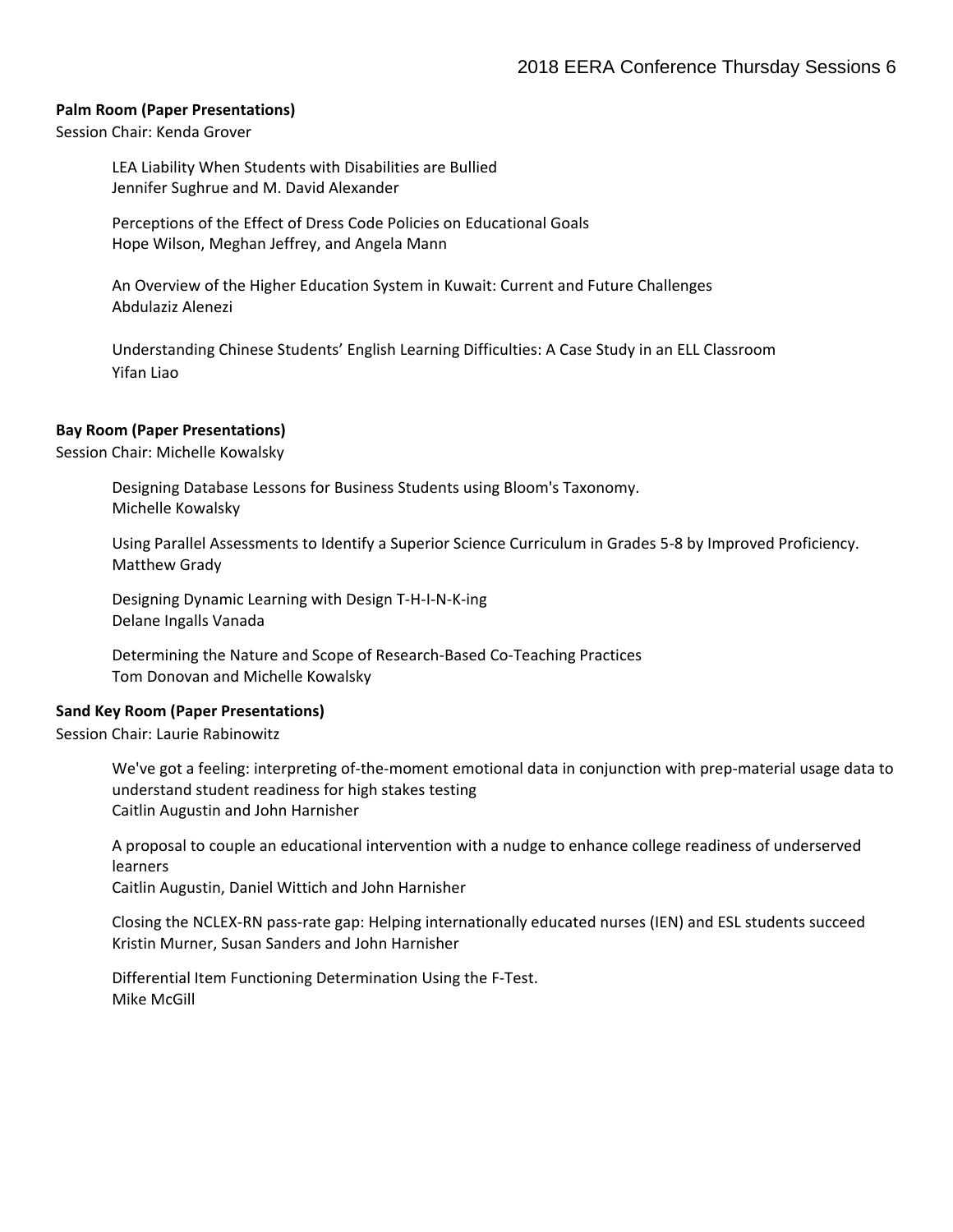### **Sundial Room (Panel Discussion)**

Faculty's Role in Supporting Soft-Skills Necessary for Successful College Success Roofia Galeshi and Darryl Corey

### **Cardita Room (Workshop)**

Developing Productive Writing Habits: Join this session to explore some strategies to increase your writing productivity and develop a sustainable writing habit. Examine your writing blocks and consider strategies to decrease your resistance to writing.

Zora Wolfe

## **10:40 – Noon Session 2**

### **Beach Room (Paper Presentations)**

Session Chair: Jay Feng

A Curriculum-Based Value-Added Model for Teacher Preparation: A Research Summary Michael Brady, Katie M. Miller and Jazarae McCormick

Improving Preschool Vocabulary Instruction: An Analysis of a Shared Book Explicit Procedure Using an Alternating Treatments Design Jeremy Brueck, Lisa Lenhart, Xin Liang and Kathleen Roskos

The Importance of Kindergarten Teachers' Beliefs and Practices on Developmentally Appropriate Practices Sara Tours, Oguzcan Cig, and Ithel Jones

Aiding First Grade Students Comprehension with the Use of Individualized Word Walls Hannah Wise and Carmine Decarlo

#### **Gulf Room (Roundtable Presentations)**

Session Chair: Matthew Grady

7 Principles of Model-oriented Learning Environments and their Applicability in a Virtual English Course Waylon Lindsay

Universal Design for Learning and Online Course Design Beverly Funkhouser

Transfer of Learning through Role-Playing Simulations with Animated Agents Enilda Romero-Hall and Siddhi Londhe

Design and Development Research: A Two-Decade Retrospective Analysis Barbara Lockee, Aaron Bond, and Ken Potter

Generational Relevance: The Connection to Understanding Teachersand Students Perceptions of Educational Technology Starla Townsend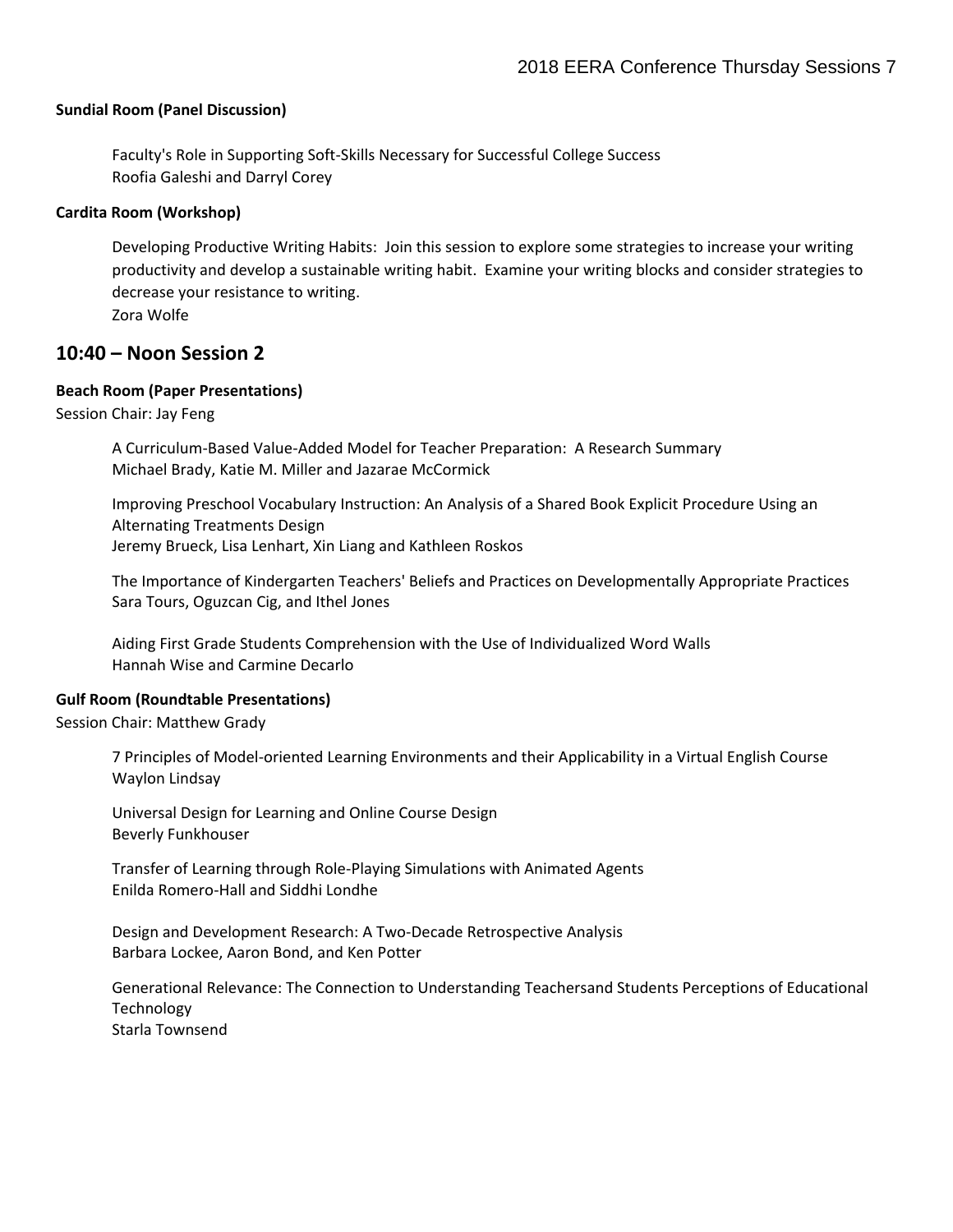### **Palm Room (Paper Presentations)**

Session Chair: Anthony Olalere

It's not the candy of the job: Making Peer Observation a Meaningful Tool for Pedagogical Development. Jonathan McCloud

Effect of peer networks on program satisfaction Ikenna Ezealah, Russ Marion and Gemma Jiang

Women in Engineering: A Quantitative Exploration Jason Faulk

Management skills for the contemporary college president: A critical review David Tolliver and John Murry

#### **Bay Room (Paper Presentations)**

Session Chair: P. Mark Taylor

Angling for the Right Result: Students' Conceptualizations of Angles Brooke Mullins

Changing Opportunities to Learn Mathematics H. Bud Meyers

The Effect of School Building Conditions on Math Achievement: A Comparative Study between Kuwait and the United States Abdulaziz Alenezi

### **Sand Key Room (Paper Presentations)**

Session Chair: Priva Fischweicher

School Principal Evaluation Oversight Suggests Voids Related to Fiscal Management, Teacher Effectiveness, and School Climate Barb Murray and Ken Murray

Teacher Evaluation Feedback and Instructional Practice Self-Efficacy in Secondary School Teachers Eric Smith, Carmen L. McCrink, Heidi Whitford and Gerene Starratt

The Role of the Facilitator in Professional Learning Communities Zora Wolfe and Rachael Brown

Current research on the achievement gap and minority students identified as ESE. Courtney Brown

### **Sundial Room (Panel Discussion)**

Faculty, Students, and Administrators Working Together to Solve the CAEP Psychometric and Evaluation Challenge through a Novel Rubric Approach Judy Wilkerson, Dawn Martelli, Vickie Johnston, Jason Zhang, Charles Wang, Shelby Gilbert, Chris Parfitt, Dianne Kratt, Kyle LaPaglia and Jackie Greene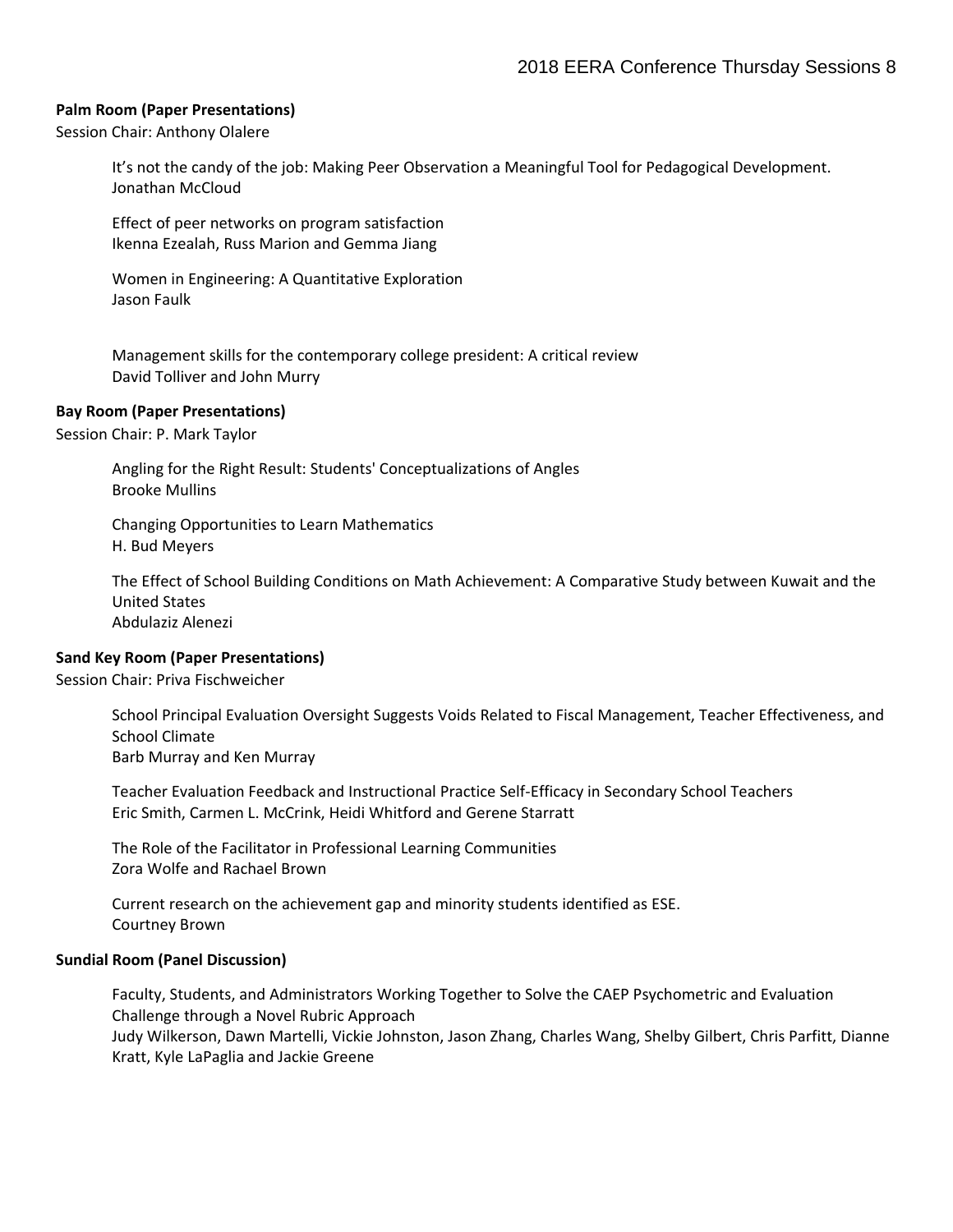#### **Cardita Room (Invited Presentation)**

Letters to the Pharaoh: Arts Integration for Alternative Education Wendy Dickinson

## **Noon – 1:10 Lunch**

## **1:10 – 2:30 Session 3**

### **Beach Room (Roundtable Presentations)**

Understanding Reflective Practices among University Professors Rachel Wlodarsky

Collaborative Reflectivity: The Critical Incident Questionnaire as a Valuation Approach for Teacher Education Wynnetta Scott-Simmons

The Influences of Rural High Schools on the College Choice Decisions of High Academically Achieving Rural Students Denny Barr

Research based hiring and selection processes: A missing variable in the teacher quality equation Laurie Kimbrel and Anita Berryman

The Development and Further Validation of the Teaching Science as Inquiry (TSI) Instrument Lori Smolleck

Are Literacy Based Behavioral Interventions Becoming an Evidence-Based Practice? An EERA Round Table Exploration Michael Brady, Kalynn Hall and Jessica Bucholz

#### **Gulf Room (Roundtable Presentations)**

Children's Play Behaviors in Traditional vs. Natural Playscapes Yash Bhagwanji, Kristi Moyer, Anne Henderson and Luisa Gomez

Using Formative Assessment to Meet the Needs of Alternative Certification Teachers Chris Parfitt and Amanda Rose

Choice+Collaboration+Curiosity=A Community of Cooperative, Creative, and Engaged Growth Mindset Learners Vicky Patton

Critical Pedagogy: Where does it fit in PK-12 Education? Myah Stanford

Developing an Adjunct Onboarding Course Maggie Place and Shawn Fitzgerald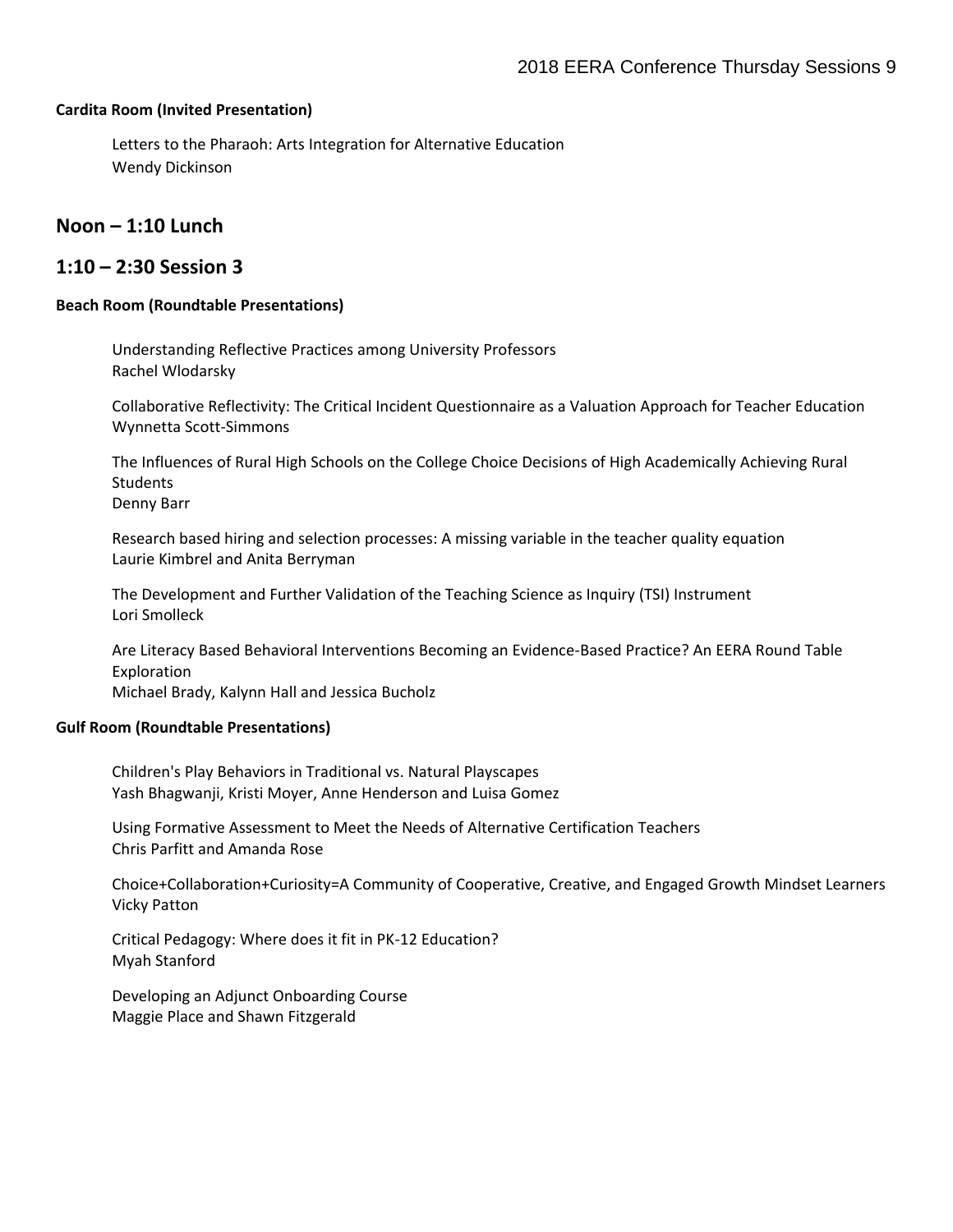### **Palm Room (Paper Presentations)**

Session Chair: Courtney Brown

Law, Policy, and Practice: Protecting Children from Sexual Grooming in Schools Jennifer Sughrue and M. David Alexander

Public Education and Health in the US and Cuba: Citizenship and Social Values Sarah Belson and Anastacia Snelling

Examining the Legitimacy of Principals' Primary Concerns about the Ohio Teacher Evaluation System Nicholas Elam

Teacher Working Conditions, Teacher Turnover, and Student Achievement: Examining the Relationship Using Path Analysis Theodore Kaniuka

### **Bay Room (Paper Presentations)**

Session Chair: John Nicholas

Solving the Rubric Conundrum: High Ratings and Accountability for Almost All Graduates vs. Actionable Data and Continuous Improvement for CAEP (and Others) Judy Wilkerson, Diane Kratt, Chris Parfitt, Charles Wang, Vickie Johnston, Kyle LaPaglia, Jason Zhang, Jackie Greene, Shelby Gilbert and Dawn Martelli.

Upon Further Review: Revisiting the Fisherian Balanced Design of a Q-Sample to Help Define the Factors and Differences Between Highly Correlated Factors in a Q-Methodological Study. John Nicholas

Using Q to study the paradigms within the Q Methodology Community Susan Ramlo

The Promise of Big Data: How the Presentation of Emerging Data Perspectives Influences Perception Bridget Thomas

#### **Sand Key Room (Paper Presentations)**

Session Chair: Barbara Lockee

Where are their voices? Authors of color in secondary ELA units Tracey Kumar

Motivations of faculty engagement in internationalization: Comparative perspectives Josiah Nyangau

Exploring the Relationship among International StudentsEnglish Self-efficacy and Self-regulated Learning **Strategies** 

Chih-hsuan Wang, Victoria Cardullo, Xi Lin and Jamie Harrison

Age Differences in Causal Attributions for Cultural Competence among College Students: A Mixed-Method Approach

Yan Yang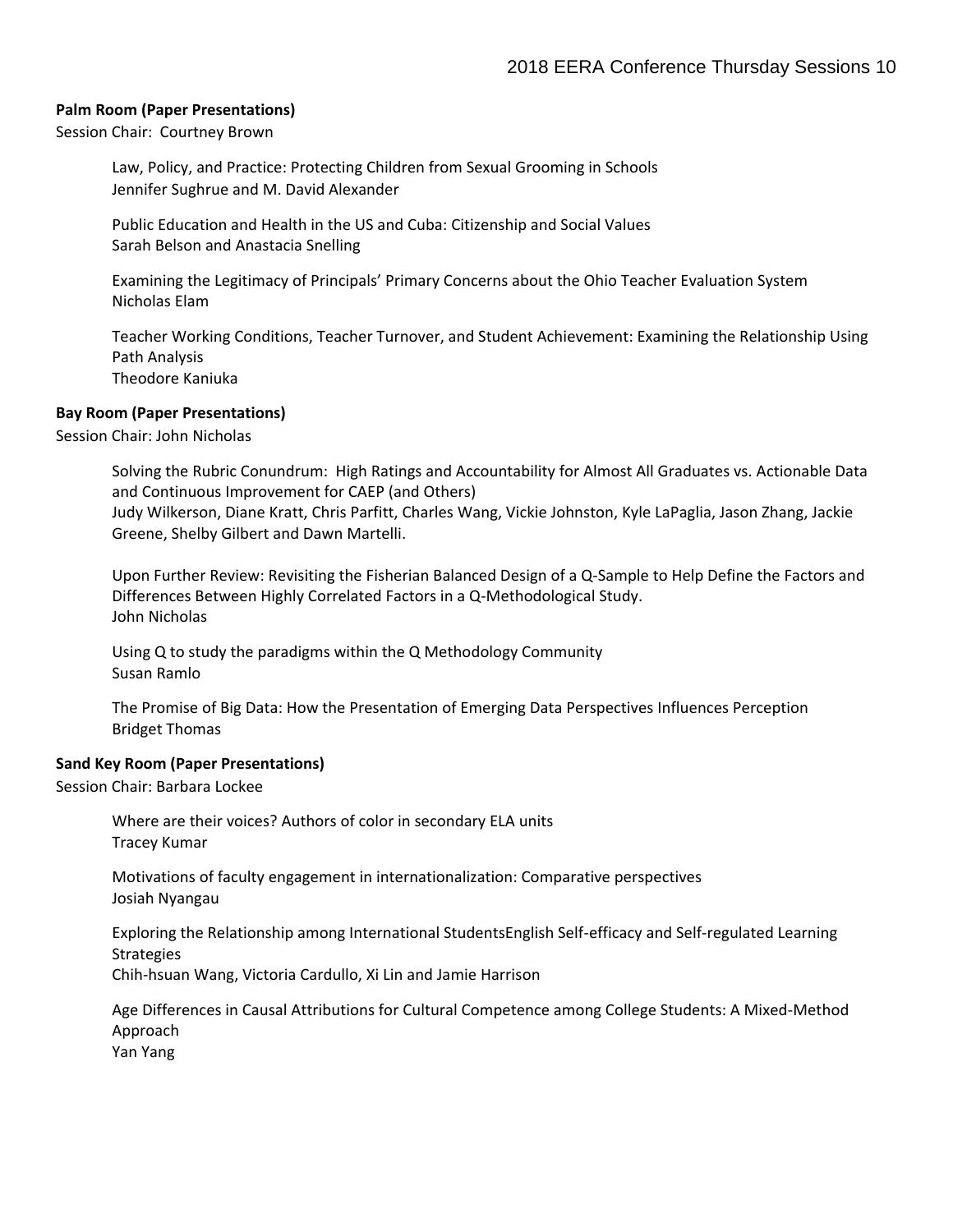### **Sundial Room (Panel Discussion)**

Carving Out Other Spaces for Agency and Resistance: Implications for Literacy Research Alyson Rumberger, Laurie Rabinowitz, Amy Tondreau and Makila Meyers

### **Cardita Room (Workshop) – Bring Your Own Device!**

Using Google Forms and Google Sheets to Conduct Surveys Bob Perkins

## **2:40-4:00 Session 4**

### **Beach Room (Roundtable Presentations)**

Session Chair: Rachel Wlodarsky

Buffering the influence of spatial skills on geometry learning with worked examples Julie Booth

A Topic about Teaching GEN Y Networking Skills Joy D'Andrea

Differentiation through Integration: Improving engagement and learning for all students Jianhua Feng and Rachel Bama

Communication Works for Those Who Work At It - John Powell. One Institution's Experience with Creating and Implementing an Online PLC to Improve Communication Kandice Napier, Paula Lucas, Thelma Isaacs and Alysha Nichols

Narratives of Parents of ESE children who Utilize AAC to Increase Literacy-Skills. Courtney Brown

#### **Gulf Room (Roundtable Presentations)**

Session Chair: Jason LaFrance

A Case Study of Examining Turnaround Leadership Capacity Adrianne Wilson

Building Leadership Capacity in Rural West Virginia Terry Cash and Anthony Annunziato

The Search: A Quest for Alternative School Leadership Fontaine Ferebee-Johns and Ted Price

What's the Difference? Exploring the roles and responsibilities of Trustees at Rural and Urban Community **Colleges** Everrett Smith

Research based hiring and selection processes: A missing variable in the teacher quality equation Laurie Kimbrel and Anita Berryman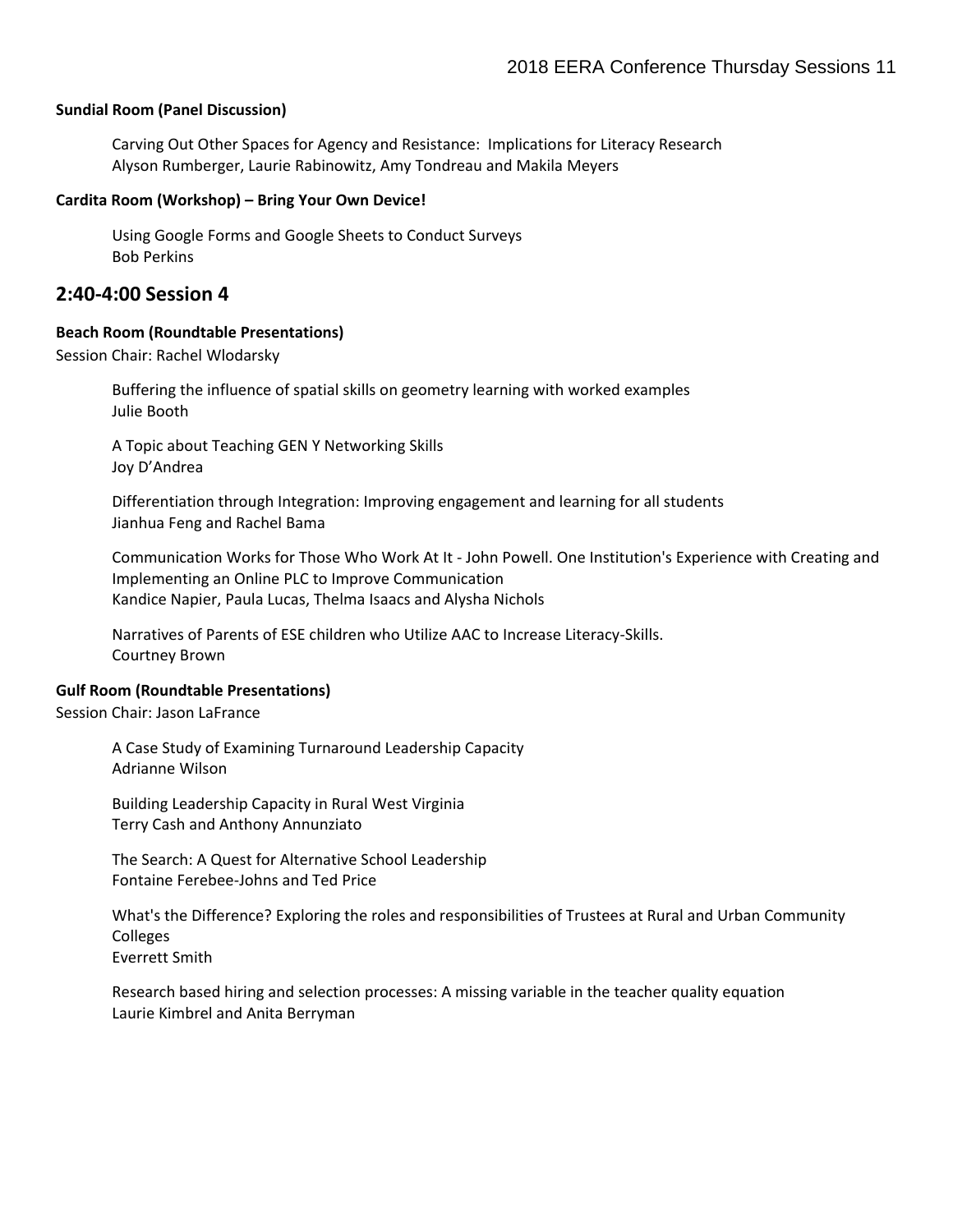### **Palm Room (Paper Presentations)**

Session Chair: Yifan Liao

"Riddle me this Batman": A Critically Visual Bricolage of the Agency for Socio-curricular Positions in the Middle School Classroom Toni Bailey

Uplift the Race: A Cross-Generational Study on the Motivating Factors of African-American Men to Become Teachers

Roger Briscoe and Reginald Hickman

Pedagogy of Fear: A classroom story of an Asian female professor teaching racism Jung-ah Choi

A Story Worth Telling: From Incarcerated to Graduate Student Gresham Collom

### **Bay Room (Paper Presentations)**

Session Chair: Ximena Uribe-Zarain

American Teachers 21st Century Skills in Comparison to Finland and Japan Roofia Galeshi

Prominent issues described by first year teachers and principals related to the annual survey conducted by the Department of Education Ximena Uribe-Zarain, Jia Liang, James Sottile, Megan Millmann, Olubusayo Famutimi, and George Watson

Elementary Students' Perceptions of Motivation for Completing Dialogue Journals Miranda Sigmon

### **Sand Key Room (Paper Presentations)**

Session Chair: Sara Tours

Fast Accommodation through Educational Resources Creation: Transcriptions and Manipulatives Terence Cavanaugh and Nicholas Eastham

Sync and Sign: A Case Study the Use of Signed Language Interpreting in Online Synchronous Courses Suzanne Ehrlich and Terence Cavanaugh

School and Grade Level Investigation into the Relationship between Student Engagement and Achievement Mike McGill and Vincent Hunter

Graphical Numerical and Inferential Techniques for Researchers to Assess Normality Using R Mehmet Turegun

#### **Sundial Room (Panel Discussion)**

The Virginia Key Colored Beach Experience: Oral History, Critical Race Theory, and Social Justice Valerie Scott, Ruth Ban and Liliam Dominguez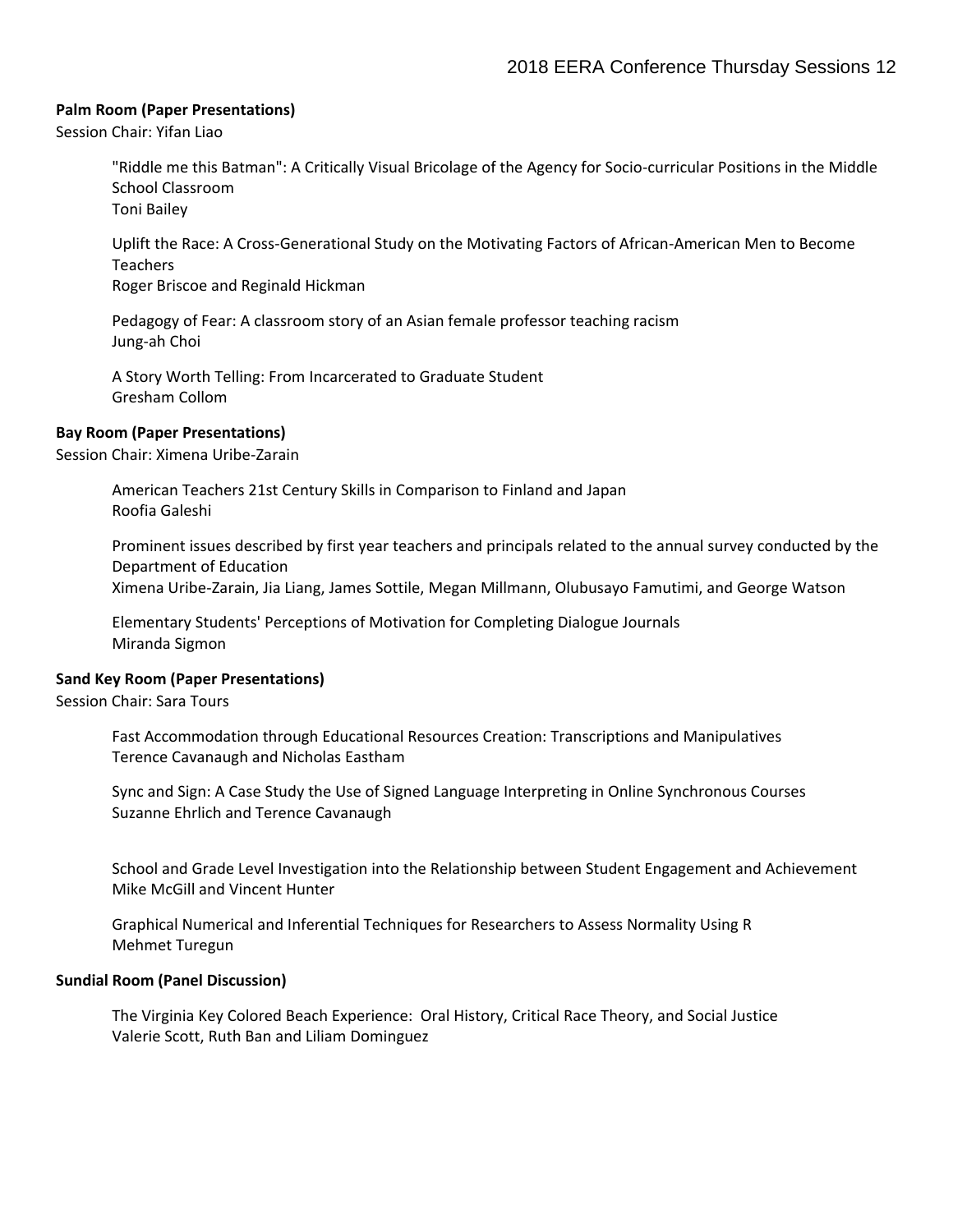## **5:00 – 6:00 Division and SIG meeting (Palm Room)**

# **6:00-7:30 President's Reception (Outside or Beach/Gulf Room if bad weather)**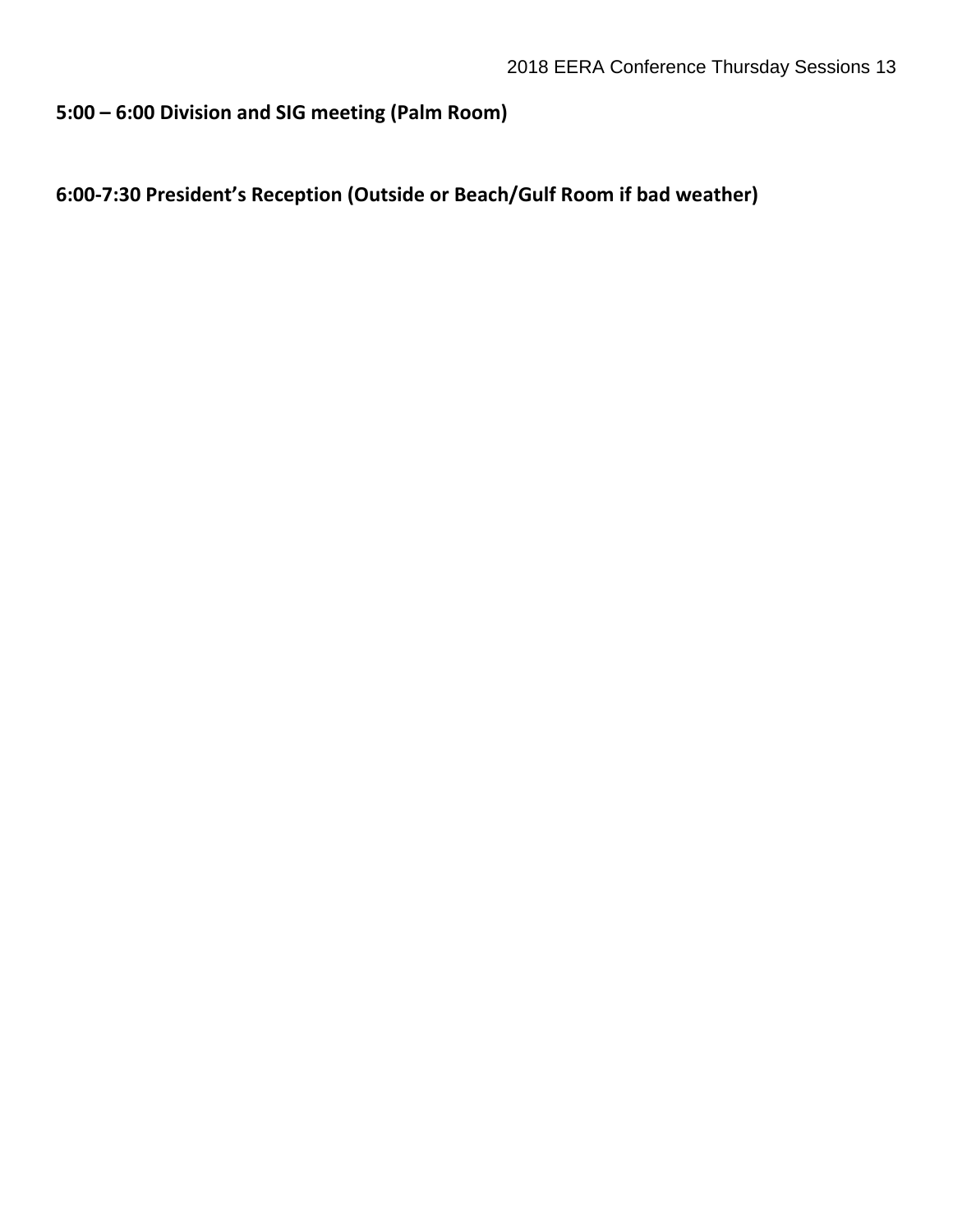## **Friday, February 9th**

## **7:30 – 8:00 Continental Breakfast (Lobby)**

## **8:00 – 9:40 Session 5**

## **Beach Room (Paper Presentations)**

Session Chair: Stephen Nelson

Student Engagement through a Student Managed Investment Program (SMIP): Grading Student Portfolio Performance Scott Ballantyne

Can We Predict Graduation Rates for an Alternative Teacher Certification Program? Michelle Brown and Ximena Uribe-Zarain

Consuming Class: Middle-Class Chinese Families, Educational Choice Strategies and the Global Market of Higher Education Juan Chen

Success in Corequisite Mathematics: A Pilot Study Lisa Darlington and Jim Johnston

Using Grounded Theory Methods to Conduct a Systematic Literature Review Chris Davidson

### **Gulf Room (Roundtable Presentations)**

Developing a Signature Pedagogy for Arts Integration in Educator Preparation Brianne Reck and Kathryn McManus Wald

How Pre-Service Teachers Utilize the Motivation Components of the MUSIC Model in Lesson Plans Caryn Caruso

Foster critical consciousness in the teacher education program Cheng-Hsien Wu

Motivational Factors of Pre-Service Teacher's Choice of Major Michelle Amodei, Oguzcan Cig, Sara Tours and Jessica Jordan

What Do Preservice Teachers Know About Teacher Dispositions? Diane Truscott and Sarah Obiwo

## **Palm Room (Paper Presentations)**

Session Chair: Roque Neto

The Effects of Subject Area Taught and English Language Learners on Middle School Teacher Self-Efficacy Tracy Butler and Temi Bidjerano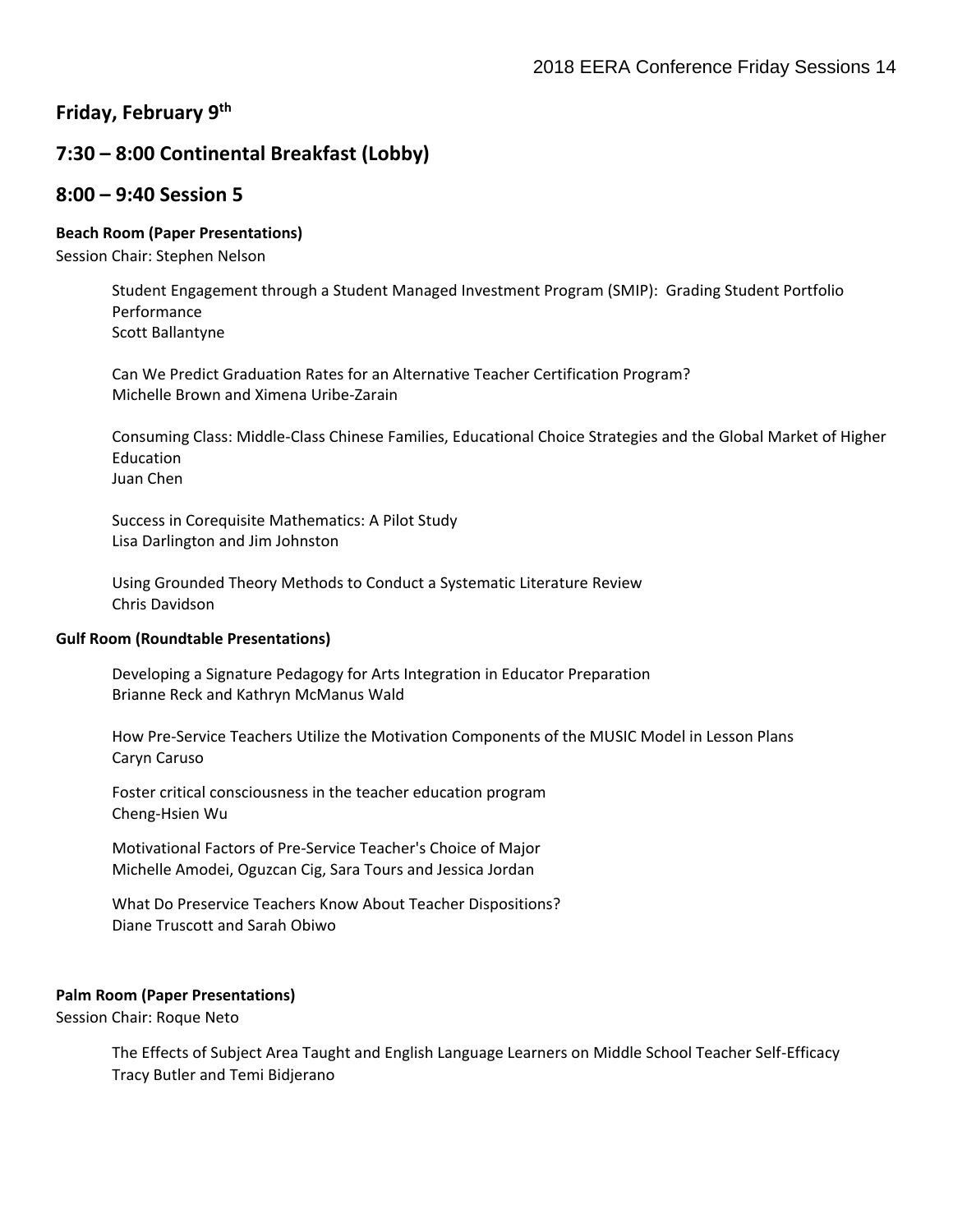Creating Reading OER from Public Domain Novels Terence Cavanaugh

Lifelong Learning: How Contingent Faculty Compare to their Traditional Counterparts in Shaping Students' Habits of Mind

Christos Korgan

Creative Thinking and Entrepreneurial Behavior among K-12 Teachers Roque Neto, Vinicius P. Rodrigues, and Arnaldo Melendez

Gender Differences in Learning Preferences among Undergraduate Kinesiology Students Andy Shim and Roger Briscoe

## **Bay Room (Paper Presentations)**

Session Chair: Erika Nicholas

Grades as Predictor of Student Performance on the End of the Year Assessment in Reading in a High Poverty School

Geneva Green

High Performing Rural Students' Writing Self-Efficacy Beliefs and Writing Achievement Erika Nicholas, Carolyn Callahan, and Amy Azano

Exploring the Approaches, Resources, and Expertise in the Reading Improvement Sector in New York City Alyson Rumberger, Daniel Ferguson, Ahn Meesuk, and Hatch Thomas

Picture Drawing in 4th Grade to Produce Details in Writing Personal Narratives Shelby Ryan

Supporting New and Early Career Teachers in Urban Schools: What Can We Learn From Teacher Leaders? Janese Daniels

### **Sand Key Room (Paper Presentations)**

Session Chair: Carol Watson

Advanced Placement Course Exposure and College Enrollment: Recent Evidence from a Large School District Haigen Huang and Sonya Stephens

Capturing Kids Hearts in the Wake County Public School System: Year 1 Implementation Results Anisa Rhea

Creating Educational Environments that Nurture Post-Traumatic Growth in Students Overcoming Trauma Pamela Larde

Exploring Home-Environment and Self-Efficacy Factors in Science Achievement in South Korea, Turkey, and the United States

Rachel Geesa, Burcu Izci, Hyuksoon Song, and Shiyi Chen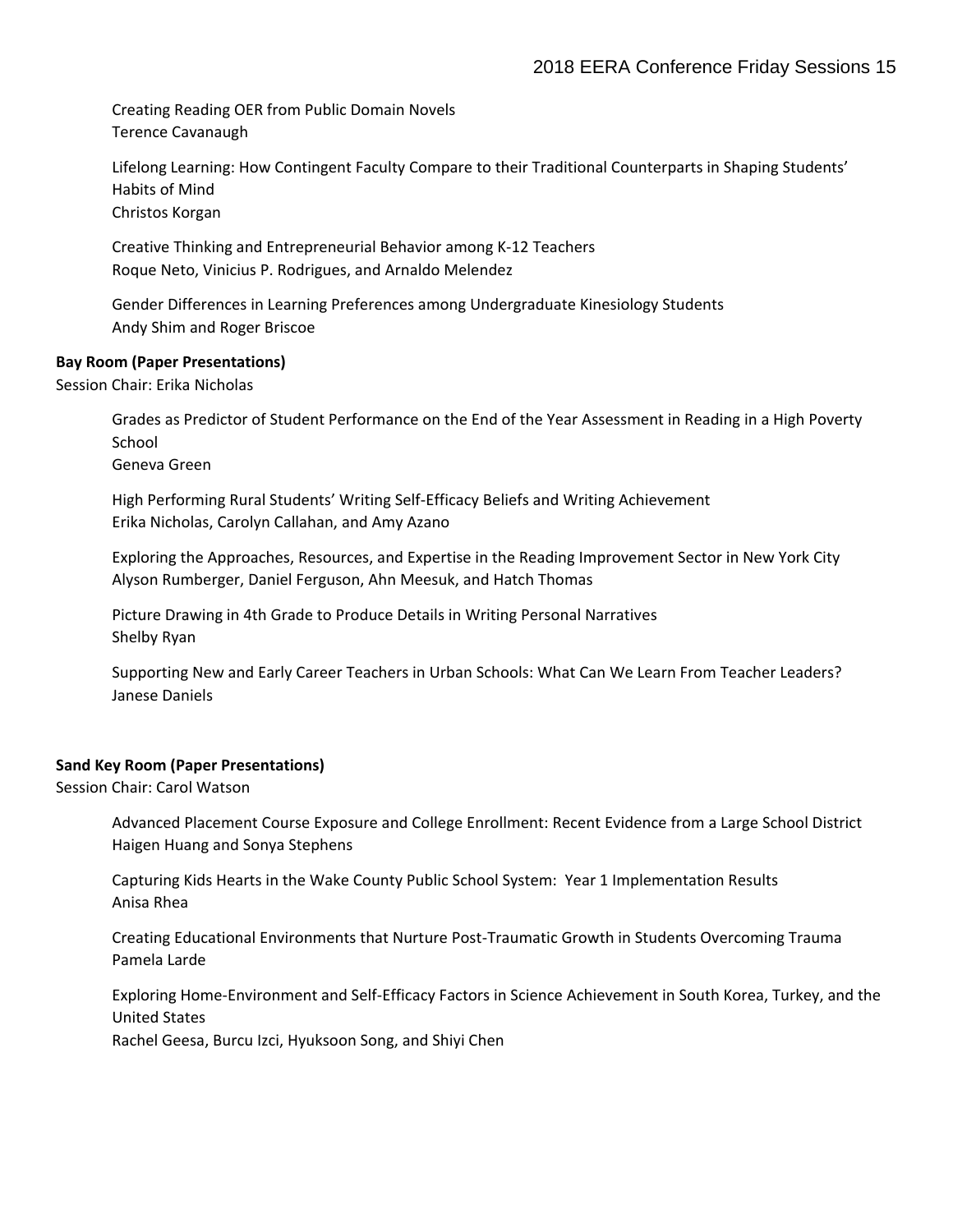Undergraduate Students' Perceptions of Skill and Competency Development after Participating in International Research

Lauren Hatfield, Thomas Bluestein, Catherine Amelink, Jack Lesko, and Nicole Sanderlin

### **Sundial Room (Panel Discussion)**

Measuring Teacher Dispositions Systematically Using Multiple Measures William Lang, Shelby Gilbert, Charles Wang, Diane Kratt, Chris Parfitt, Judy Wilkerson, Dawn Martelli, Jason Zhang, Lynette Fields, Kyle LaPaglia, Jackie Greene, and Vickie Johnston

## **9:50-11:30 Session 6**

## **Beach Room (Paper Presentations)**

Session Chair: Lisa Darlington

Findings from a Teenage Pregnancy Prevention Program: Recommendations for Schools and Communities Ronda Sturgill, Mary Martinasek, and Laura Manke

A Longitudinal Study of Mathematics Anxiety from Preservice to Inservice Gina Gresham

Planning Professional Development: What Do We Know about Teachers' Knowledge of Formative Instructional Practices?

Linda Collins and Xin Liang

Using High School Mathematic Performance Measures and Student Attributes to Predict College Remedial Mathematics Success and Student Retention: Findings from a Case Study Ron Childress and Sheri Stepp

A Meta-Analytic Method to Model Treatment Factor Using Standardized Regression Models Esra Kocyigit

### **Gulf Room (Roundtable Presentations)**

I'm homeless but am I not beautiful? Black female college students experiencing homelessness and the intersection of race, class, and gender E. Nichole Murray

Using Formative Assessment to Meet the Needs of Alternative Certification Teachers Chris Parfitt and Amanda Rose

Diversity and Classroom Management: Examining the Impact of a Boot Camp for Student Teaching Donna Fogelsong, Rachelle Kuehl, Caryn Caruso, and Mary Alice Barksdale

Online discussion of diversity cases: Patterns in student responses Yasar Bodur, Zafer Unal, and Aslihan Unal

How a beach fostered unity in divisive times Nicholas Young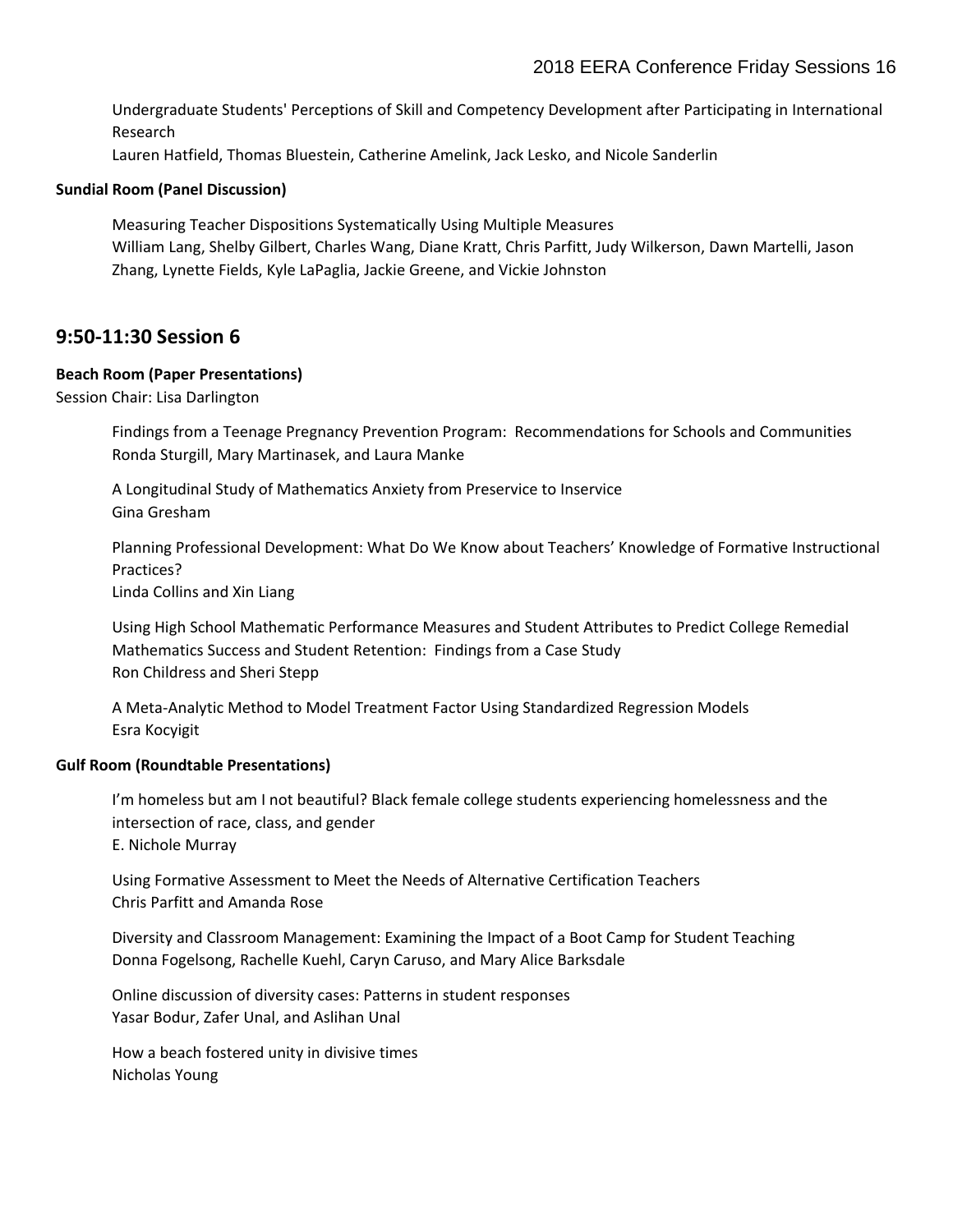Mentoring Faculty of Color in Predominately White IHEs: A Natural Sister Circle of Support Janese Daniels and Ocie Watson-Thompson

### **Palm Room (Paper Presentations)**

Session Chair: Jennifer Jackson

How consistent are cooperating teachers' evaluation (of the student teacher) with the candidates' perceptions of their teaching skills? Ximena Uribe-Zarain, Jia Liang, James Sottile, Sarah Patz, Megan Millman, Olubusayo Famutimi, Heather Lepper, and George Watson

Classroom Management: Professionalism and Disposition as they relate to Structure, Expectations, Instruction, and Responding to Behavior Jazarae McCormick and Rangasamy Ramasamy

Educators Perceptions of the Interrelationships between Education Courses Karen Samuelsen, Lisa Hockaday, and Jan Witherington

Portrayals of Teachers in US Films 1990-2017 Donna Fogelsong and Mary Alice Barksdale

New Literacies Philomena Marinaccio

## **Bay Room (Paper Presentations)**

Session Chair: Tara Kelley

Is there a place for action research in undergraduate teacher education? Tina Allen and Kimberly McFall

Writing Anxiety among International Graduate Students in American Educational Setting: In the Perspective of Control-Value Theory Fang Liang and Jeannine Turner

Pluralism and Diversity in the College and University: Can E Pluribus Unum Hold? Stephen Nelson

A Person-Centered Approach to Understanding Teachers Classroom Practices and Perceived School Goal **Structures** Helenrose Fives, Kit SaizdeLaMora, and Nicole Barnes

Teachers' supports for students' self-determined and self-regulated learning: An exploratory factor analysis Fei Xing, Jeannine Turner, and Lin Jiang

## **Sand Key Room (Paper Presentations)**

Session Chair: James Sottile

The Effect of Servant Leadership Style on Teachers' Job Satisfaction Ahmed Alfaydi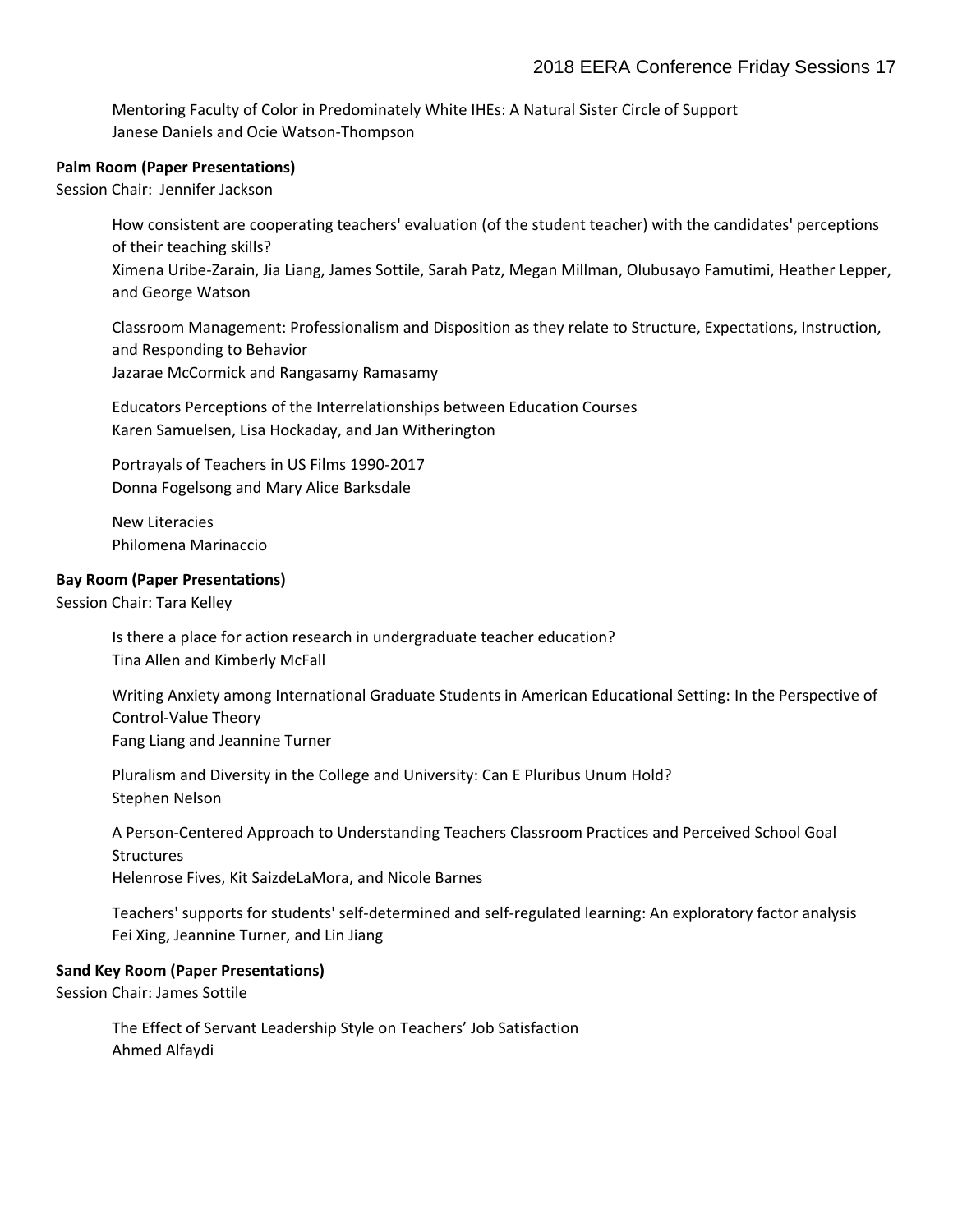Leading for Social Justice: Women of Color Principals in Charter Schools Jia Liang, James Sottile, and George Watson

An Examination of Positive Coaching Alliance Triple Impact Competitor Workshops on the Moral Knowing of Secondary School Athletes Jason LaFrance and Michael Flynn

Teacher Evaluation Legislation in Florida, Evaluator Practice Still Falls Flat Tara Butler and Barb Murray

ACCESS Academy: Boost sessions to support university students with disabilities Tara Rowe and Janice Seabrooks-Blackmore

### **Sundial Room (Panel Discussion)**

What is the process to get that elusive faculty position? William Williams, Bob Perkins, David Shannon, Kenda Grover, and Mary Alice Barksdale

## **11:50-12:50 Awards Luncheon**

## **12:50-2:30 Session 7**

## **Beach Room (Paper Presentations)**

Session Chair: Christopher Todd

Analyzing Survey Data from Program Completers to Support Continuous Improvement Jennifer Chambers

After presenting multiple strategies, what's next? Indira Gil, Laura Zamudio, and Barbara King

Designing, Implementing, and Assessing Virtual Professional Development Roofia Galeshi and Darryl Corey

Quantity or Quality: The Economics of Larger Online Classes vs. Quality of Education Abbot Packard and Frances Chumney

Student Veterans in College: A Multi-Method Qualitative Study Chris Davidson

## **Gulf Room (Roundtable Presentations)**

Session Chair: Stephen Nelson

Feasibility and Efficacy of a Community-University Partnership for Youthful Offenders Mimi Staulters, Nancy Blank, and Ashley Miller

Identifying Effective Supports for Secondary Students with Mental Health Needs Stephen Nelson and Erin Wiggin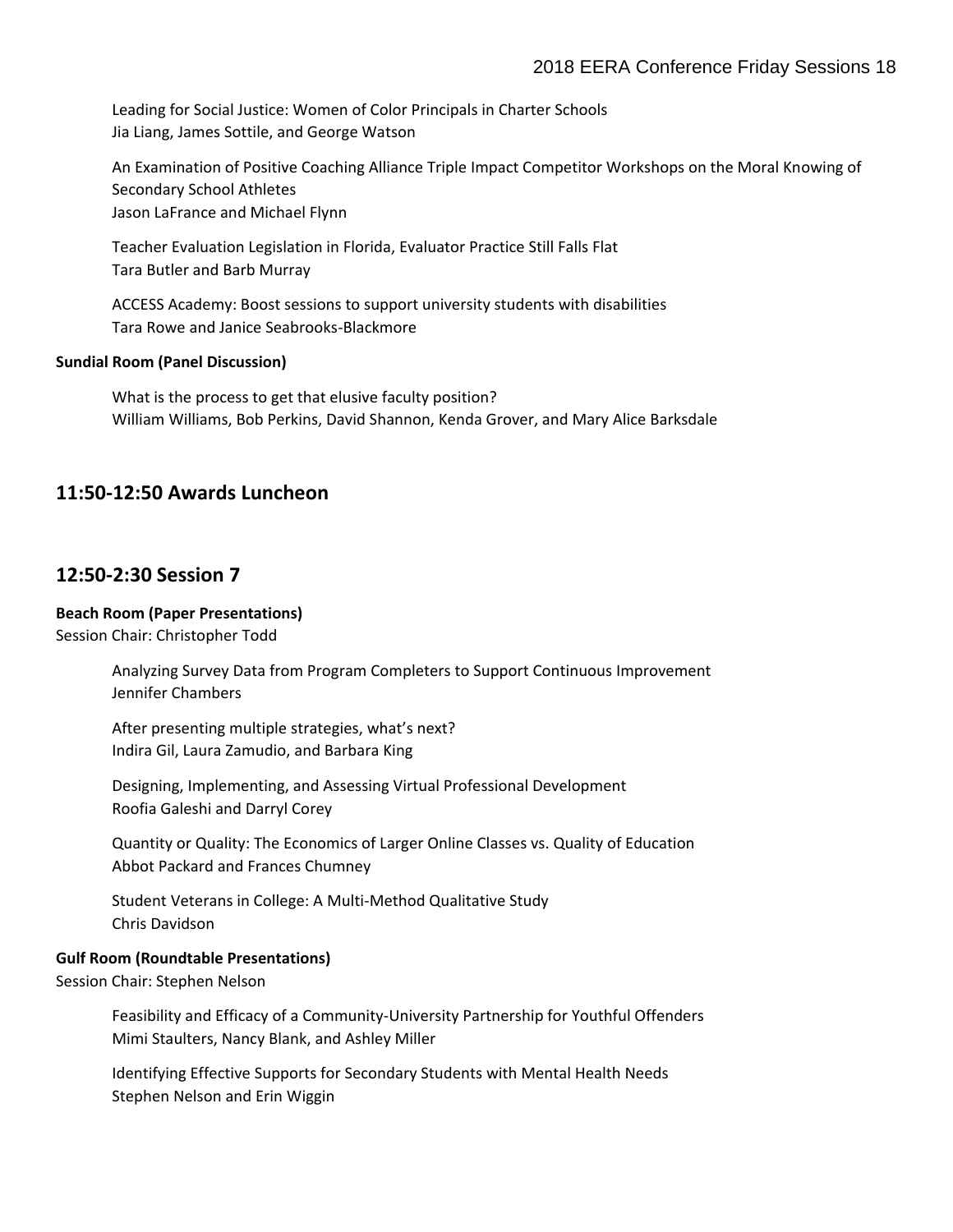Communication Competency Checklist Ursula Baker

Improving a University's Teaching Practice for Historically Marginalized Students Huanshu Yuan

Developing Partnerships between Families and Early Childhood Programs: A Case Study of Eight Preschools Jade Burris

Disability as Variance in the Inclusive Classroom Amanda Biviano, Paige Horst, and Amanda Banks

### **Palm Room (Paper Presentations)**

Session Chair: Tina Allen

High Quality Professional Development: A Charter School Case Study Laurie Kimbrel

Exploring Student and Alumni Experiences: An Examination of Community College Career and Technical Programs

Thomas Gauthier

Continued Teacher Shortage in Indiana; A Three-Year Study Terry McDaniel

Beliefs About Teaching (BATS2) - Construction and Validation of an Instrument Based on InTASC Critical Dispositions

William Lang, Lynette Fields, Diane Kratt, Vickie Johnston, LaSonya Moore, Shelby Gilbert, Kyle LaPaglia, Darn Martelli, Jason Zhang, Jackie Greene, Chris Parfitt, and Judy Wilkerson

### **Bay Room (Paper Presentations)**

Session Chair: Kalynn Hall

Autism in higher education: Changing the way matriculating students with ASD experience postsecondary education

Tara Rowe

Teaching Preservice Teachers Literacy Based Behavioral Interventions: The Effect of Practice Within Flipped Instruction for Professional Development Kristina Bielskus-Barone, Michael Brady, and Kalynn Hall

Using Kinesthetics to Increase Skill Development Jennifer Pankowski

Special Ed in Indiana's Voucher Schools: What are Parents Giving Away to Gain Choice? Michael Shaffer and Joe McKinney

Elementary School Teacher Preparation and Attitudes toward Co-Teaching in an Inclusion Classroom in an Urban Division in Virginia Daniel White and Ted Price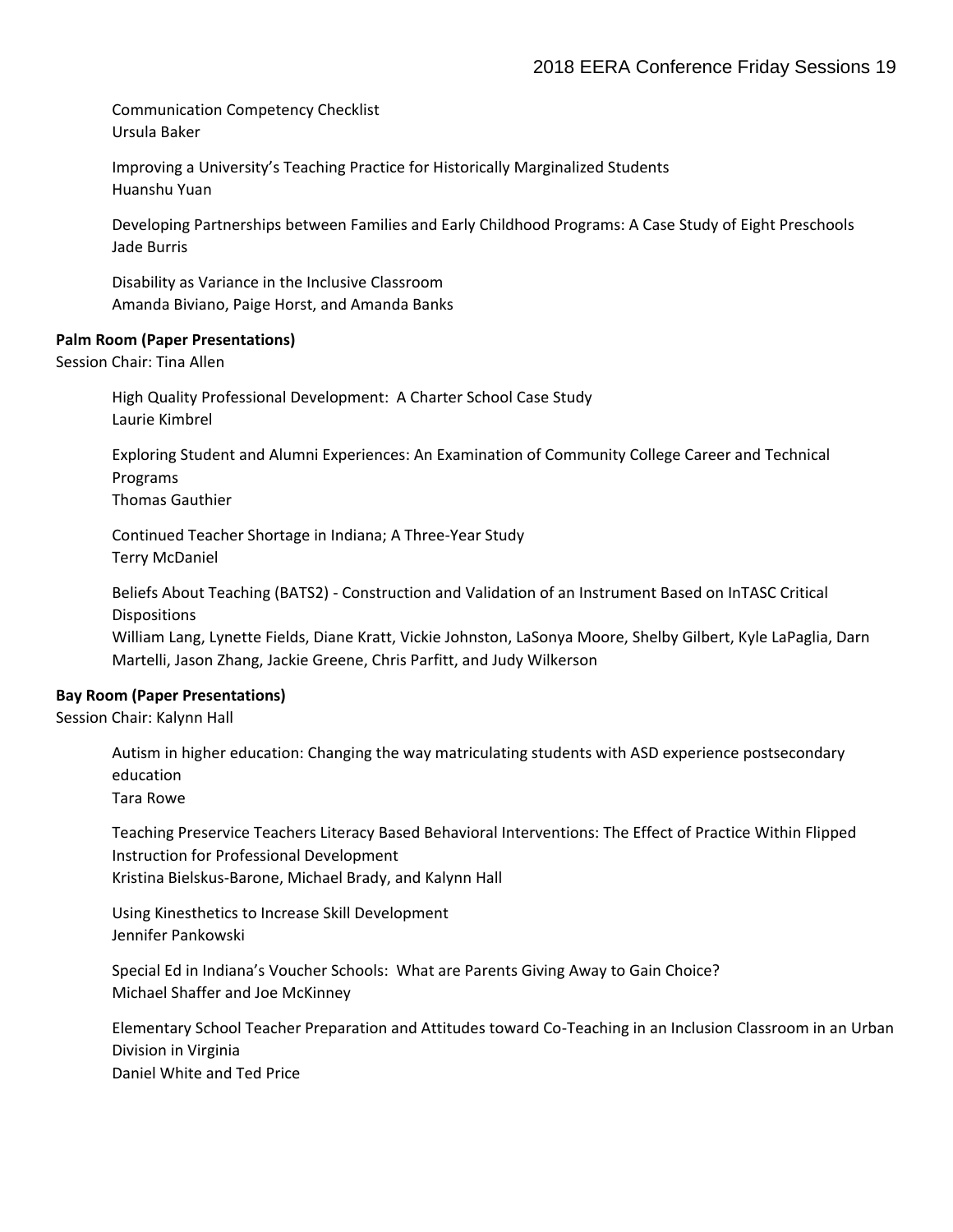### **Sand Key Room (Paper Presentations)**

Session Chair: Michael Flynn

Exploring Service-Learning in a Digital World: Reconstructing pedagogical practices in a Teacher Education Program

Suzanne Ehrlich and Christian Winterbottom

Creating Real Super Heroes: Using Comic Books to Address Bullying William Williams and Angela Williams

Student Perception of Customer Service at a University Trisha Scarcia-King

Reputation and Values as Drivers in Alumni Association Member Giving Dianne Wright and Paul Metcalf

### **Sundial Room (Panel Discussion)**

Making it Happen: Postsecondary Inclusion Programs for Individuals with Intellectual Disabilities Jessica Bucholz, Ann-Marie Licata, Julie Heydeman, and Shawn Fitzgerald

## **2:40-4:00 Session 8**

### **Beach Room (Paper Presentations)**

Session Chair: John Queener

Utilizing African-Americans Educational Experiences to Compose Narratives from Social Injustices Brittany Lee-Wright

Vietnamese American Students' Psychological Identity Development in U.S. Higher Education Nhu Nguyen and Cathy Howell

Neurological Diversity: Discourse and Construction of Identity for University Students with High Functioning Autism Valerie Scott and Ruth Ban

Culturally Responsive Mentoring Programs: Retention for African American males John Queener

#### **Gulf Room (Roundtable Presentations)**

Developing Collaborative Skills in Preservice Teachers: Exploring Strategies, Resistance, and Success Stories Amber Peacock

Mind Your Bs and Ds: Portrayals of Dyslexia in Children's Picture Books Donna Fogelsong, Paige Horst, and Mary Tackett

Portraits of Language Practices of Multilingual Families: An Exploratory Study Olena Drozd and Ruth Ban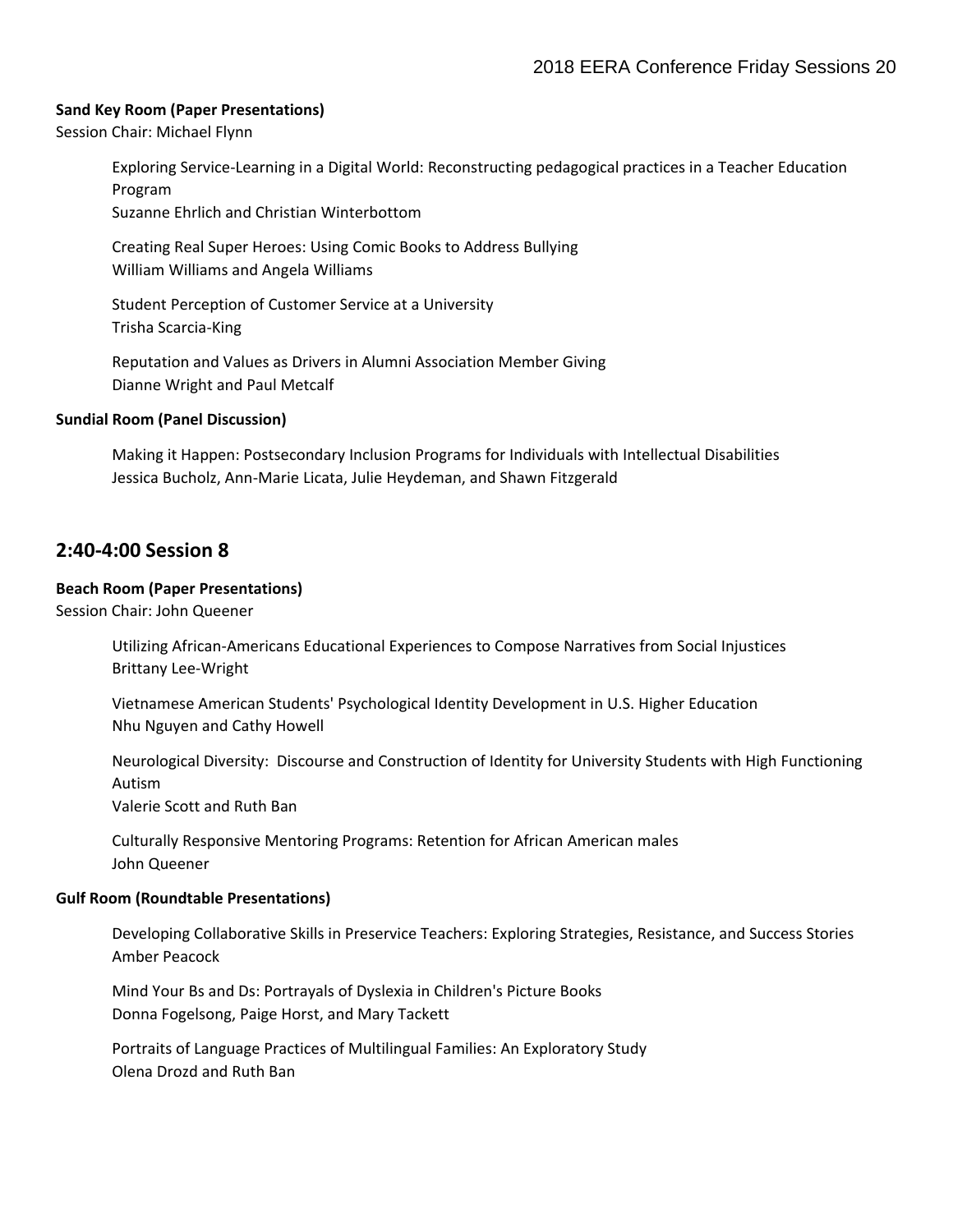Conversations on Care: How do College Instructors Show Care in their Feedback Practices? Tara Kelley and Heather Anderson

Exploring Teacher and Child Factors That Influence Teacher-Perceived Relationships with Children Living in Poverty: A Multilevel Approach Shiyi Chen and Beth Phillips

### **Palm Room (Paper Presentations)**

Session Chair: Shawn Fitzgerald

Increasing Students' Engagement with STEM through a PBL Simulation Scott Brown and Kimberly Lawless

Problem Solving and SCALE-UP Science through an Integrated Science Curriculum and a Physics First-Year Experience Program Shadisadat Esmaeili, Kasey Richardson, John Simonetti, Alma Robinson, Kaitlyn Sorenson, Courtney Vengrin, Megan Wawro, Michel Pleiming, Jill Sible

Teacher child relationships and interactions in third-grade science lessons Ithel Jones, Burcu Izci, and Bulent Kocyigit

Sexual and Gender Minority Youth: Identity Development and Family Acceptance Julie Basulto

### **Bay Room (Paper Presentations)**

Session Chair: Yan Yang

New Faculty Mentoring in Respiratory Care Programs James Lampley and Kristen McHenry

Fostering Students' Dynamic Learning and Motivation Delane Ingalls Vanada

Exploring Relationships of Context, Achievement Goals, and Self-Regulated Learning for Students Learning English in China

Jeannine Turner, Fei Xing, Laith Jum'ah, and Yanyu Pan

Motivations of Pre-Service Teachers to Choose an Education Major Sara Tours, Oguzcan Cig, Jessica Jordan, and Michelle Amodei

### **Sand Key Room (Paper Presentations)**

Session Chair: Vincent Hunter

Pathways to the Urban Community College Presidency Everrett Smith

Examining an Online Doctoral Program in the Context of the History of Doctoral Education P. Mark Taylor

Graduation 101: Critical Strategies for African American Men College Completion David Tolliver and Michael Miller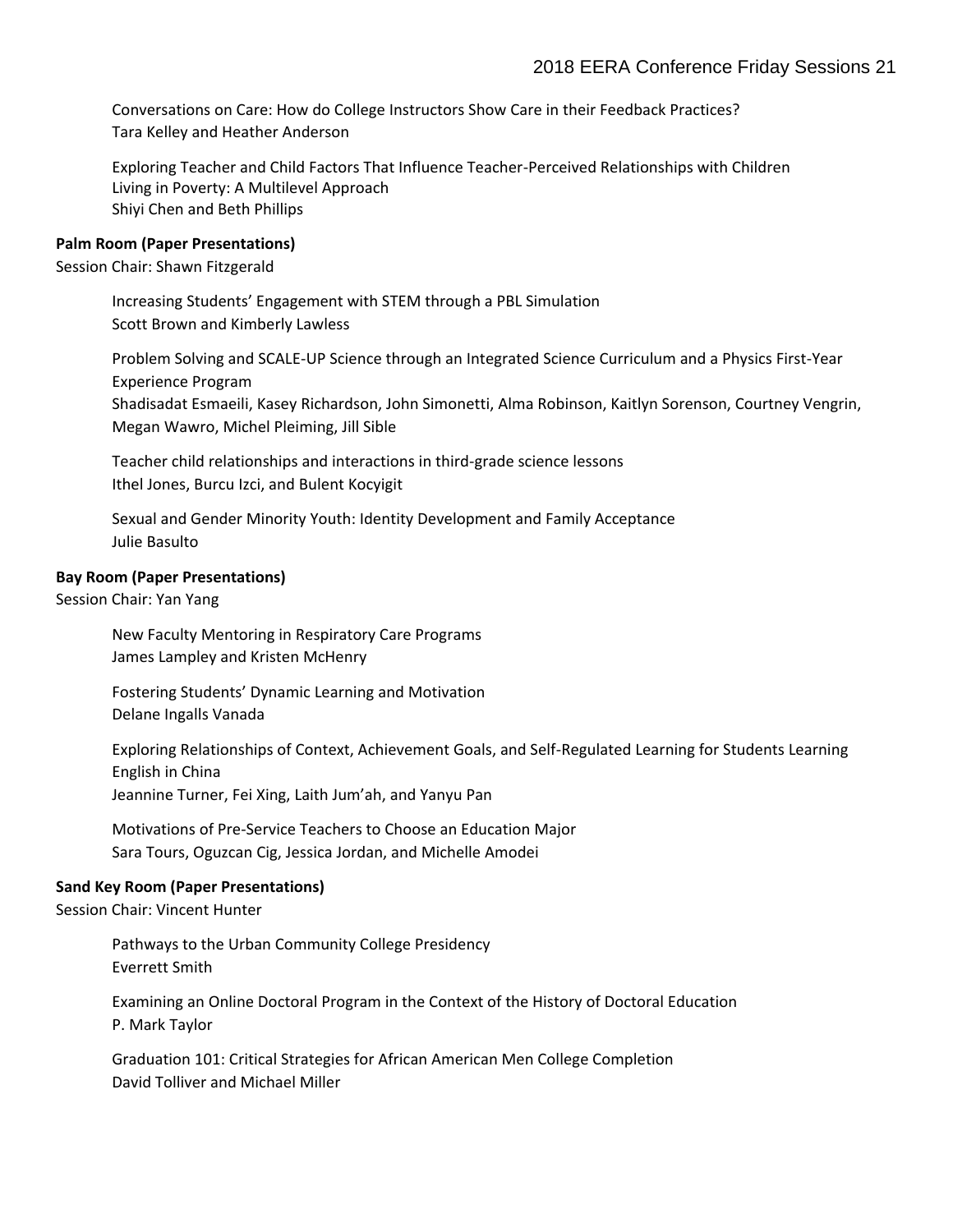### **Sundial Room (Panel Discussion)**

Current Issues & Trends on Digital Media Research in Early Childhood Burcu Izci, Huh Insook, Emily Snowden, Ithel Jones, and Latifa Alktebi

## **4:15 - 5:15 EERA Business Meeting**

## **6:00 - 7:00 Poster Presentations (Beach/Gulf Room)**

How Do Faculty Members View Language Policy in Teacher Preparation Programs in Iraq? Maitham Al-Lami

Direct Teacher Influence on Improving Complexity of Student's Writing Mindy Allenger and Jennifer Jackson

Oral History & Digital Story Ashley Barreau

Predictive Indicators of Postsecondary Academic Resilience in Students with Learning Disabilities Maureen Carson and Charles Dukes

Path Analysis of the Relationships among Chinese English Language LearnersMotivation, Achievement Goals, English Learning Strategy, Learning Anxiety, and Self-Efficacy Yanyan Chen, Jinjushang Chen, Jeannine Turner, and Chengke Liu

Towards a Journey to Social Justice: The Role of a Diversity Committee in a College of Education Paulette Cross and Yeprem Mehranian

Navigating Science and Religion: Children's epistemologies of science and religion in evangelical Christian families Allison DiBianca Fasoli

Uncovering college female-athlete identity in sport culture on campus: A qualitative inquiry Xiaoxi Dong and Gerene Starratt

Exploring teaching assistant involvement in kindergarten and first grade classrooms Chelsea Funari

EPIIC: Facilitated Playgroups to Promote the Communication Skills of Children with Developmental Delays Katy Green and Sandra Robbins

Perceptions of Globalization of Education in Trinidad and Tobago: A Mixed Method Approach Laura Hanooman Asbjornsen

Preservice Teachers' Perceptions and Experiences Regarding the Use of Physical Restraint Cindy Head and Shaunita Strozier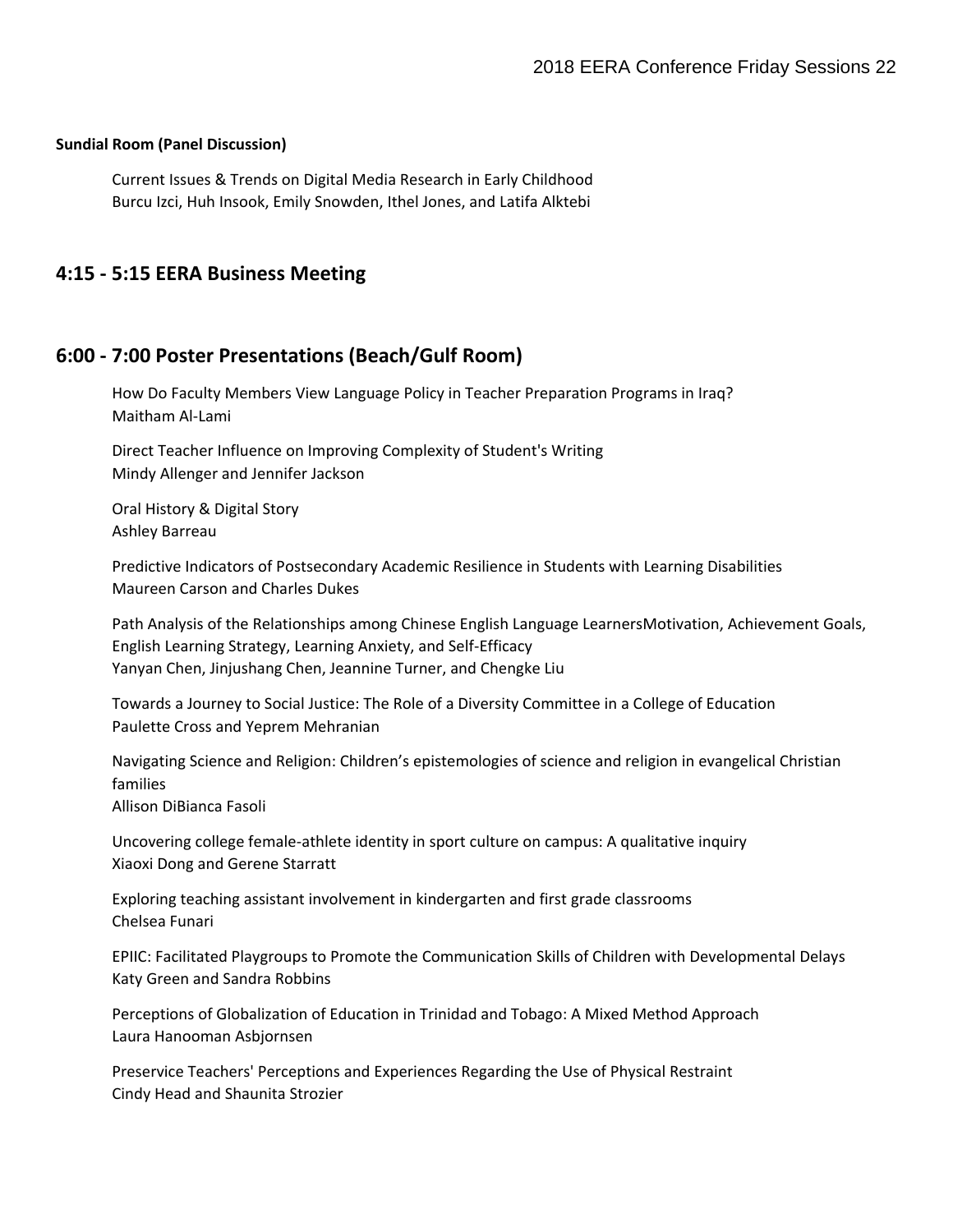## **6:00 - 7:00 Poster Presentations (continued) - (Beach/Gulf Room)**

Parental Decision-Making Process in Choosing Secondary Montessori Education for their Children Stephanie Lipp

Mindful-Awareness Practices with Children in School-Based Settings Cathryn Lokey

ITEST Summer Academy Using Drone Technology Maggie Mastrogiovanni and Sangah Lee

The Mediation Effect of English Learning Strategies on the Relationship between Motivation and English Self-Efficacy

Yanyu Pan, Yanyan Chen, and Jeannine Turner

Engaging, Efficient, and Effective Ways to Use Emojis to Teach Vocabulary Amber Peacock, Megan Collins, Haley Saine, and Amanda Yeatts

Developing Pre-service Teacher Beliefs Regarding Students with Autism in Inclusive Classrooms: Lessons from the Literature Malinda Pennington

Optimizing Accountability Assessment Updates: A Social Network Analysis of Information Diffusion Sandy Phillips-Long and Russ Marion

A Tool for Teaching Quantitative Research Design Gerene Starratt

The Four-Day School Week: Differences between Parents, Staff, and Community Members Perspectives Ximena Uribe-Zarain, Kim Finch, and Jon S. Turner

Impact of Teacher Supervision on Reading Plus outcomes in High School Students JoAnn Vilella

Digital Storyboard of the Oral history of Historic Virginia Beach JoAnn Vilella and Makeda Singleton

Mama didn't tell me it was going to be like this: On the oral history project, lessons from the trenches Clarence Walker

## **7:15 – 8:15 Reception (Outside or Beach/Gulf Room if bad weather)**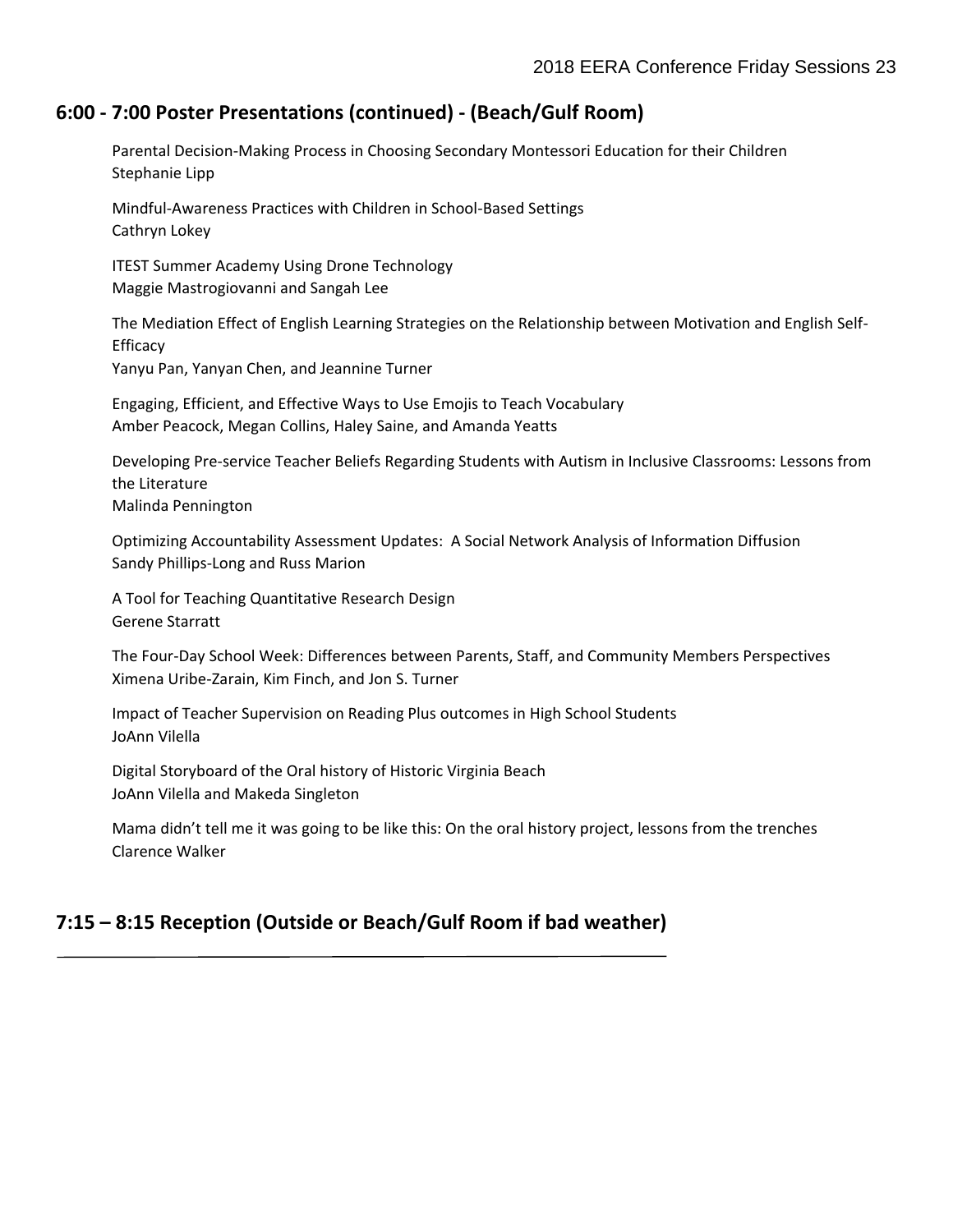## **Saturday, February 10**

## **9:00 – 11:00 Room TBD**

## **Workshop - Creating a Top Notch Vitae!**

A hands-on workshop devoted to helping students create a vitae that will amaze and inform search committees! Participants are encouraged to bring their current resume/vitae and a device to get maximum benefit from this workshop.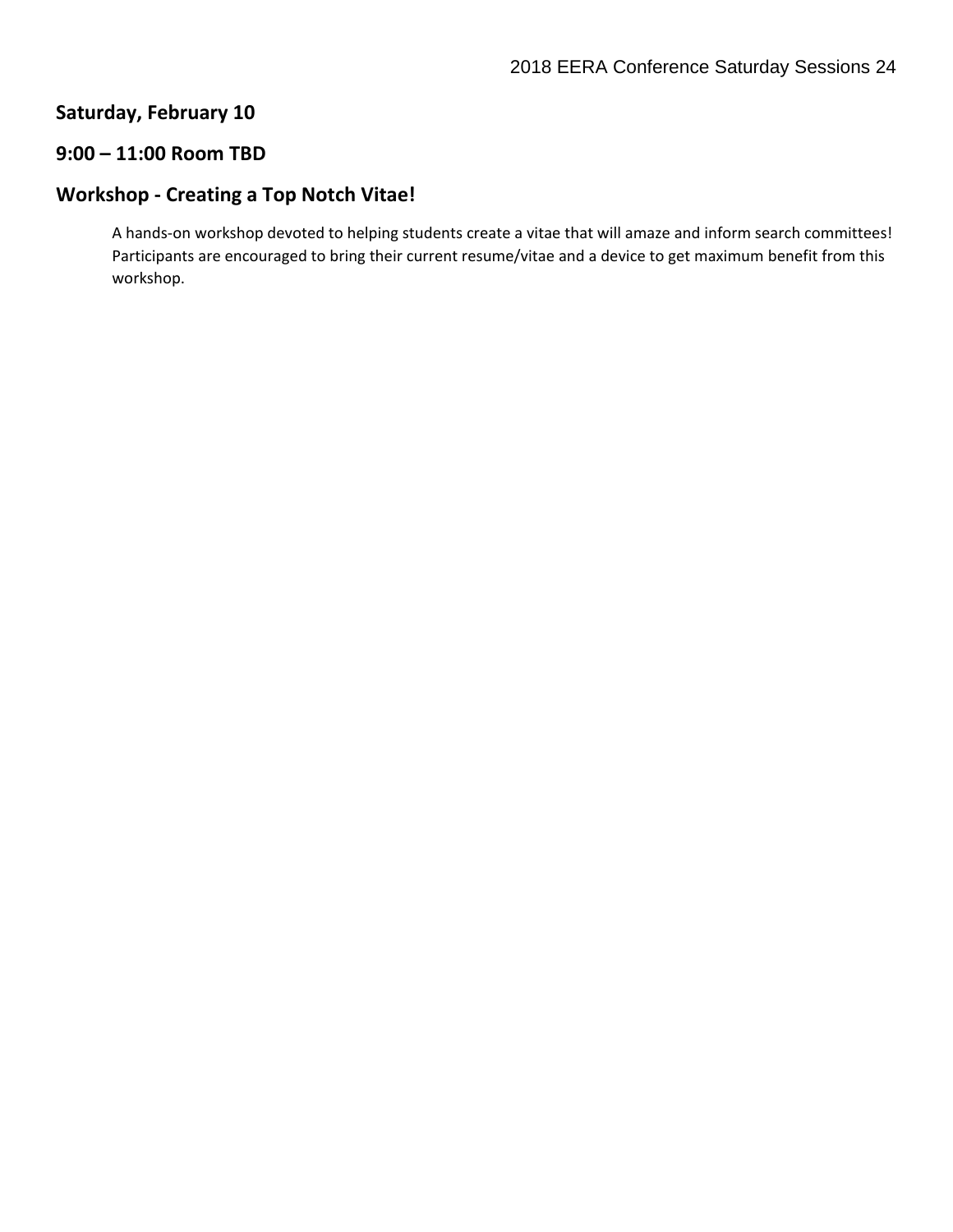## **EERA Board of Directors**

#### **President**

Shawn M. Fitzgerald Widener University Chester, PA 19013 Email: [smfitzgerald@widener.edu](mailto:smfitzgerald@widener.edu) Phone: 610-499-4345

### **President Elect/Program Chair**

George Watson Marshall University College of Education and Professional Development Huntington, WV 25755 [watson@marshall.edu](mailto:watson@marshall.edu) 304-696-2874

#### **Secretary**

Grace J. Liang Kansas State University Manhattan, KS 66506 (785)532-5784 gliang15@k-state.edu

#### **Treasurer**

John Flynn Widener University Chester, PA 19013 jcflynn@widener.edu 610-499-4490

### **Vice President for Conference Planning** Jessica Bucholz University of West Georgia Carrollton, GA 30118

jbucholz@westga.edu 678-839-6161

#### **Director of Communications**

William (Willy) Williams Concord University Athens, WV 24712 [williamsw@concord.edu](mailto:williamsw@concord.edu) 304-384-6222

### **Director of Hospitality**

Carol Watson Kutztown University Kutztown, PA 19530 [watson@kutztown.edu](mailto:watson@kutztown.edu)

## **JRE Co-Editors**

Zora Mackiewicz-Wolfe Widener University Chester, PA 19013 Email: [zmwolfe@widener.edu](mailto:zmwolfe@widener.edu) 610-499-4622

#### **Director of Divisions - SIGs**

Roofia Galeshi Radford University Radford, VA 24141 [rgaleshi@radford.edu](mailto:rgaleshi@radford.edu) 540-831-7661

#### **Director of Membership**

Beena Achhpal Southern Connecticut University New Haven, CT 06515 Achhpalb1@southernct.edu 203-392-6706

#### **Director of Student Services**

Everrett Smith University of Cincinnati Cincinnati, OH 45220 [everrett.smith@uc.edu](mailto:everrett.smith@uc.edu)  513-556-8028

### **Immediate Past President**

Michael T. Miller University of Arkansas Fayetteville, AR 72703 Email: [mtmille@uark.edu](mailto:mtmille@uark.edu) Phone: 479-575-3582

#### **Director of Awards and Sponsorships** Kenda Grover University of Arkansas Fayetteville, AR 72701 [kgrover@uark.edu](mailto:kgrover@uark.edu) 479-575-2675

**Director of Conference Special Programs** Sharon Valente Keller Partners & Company Washington, DC 20005 [SValente@MarymountCalifornia.edu](mailto:SValente@MarymountCalifornia.edu)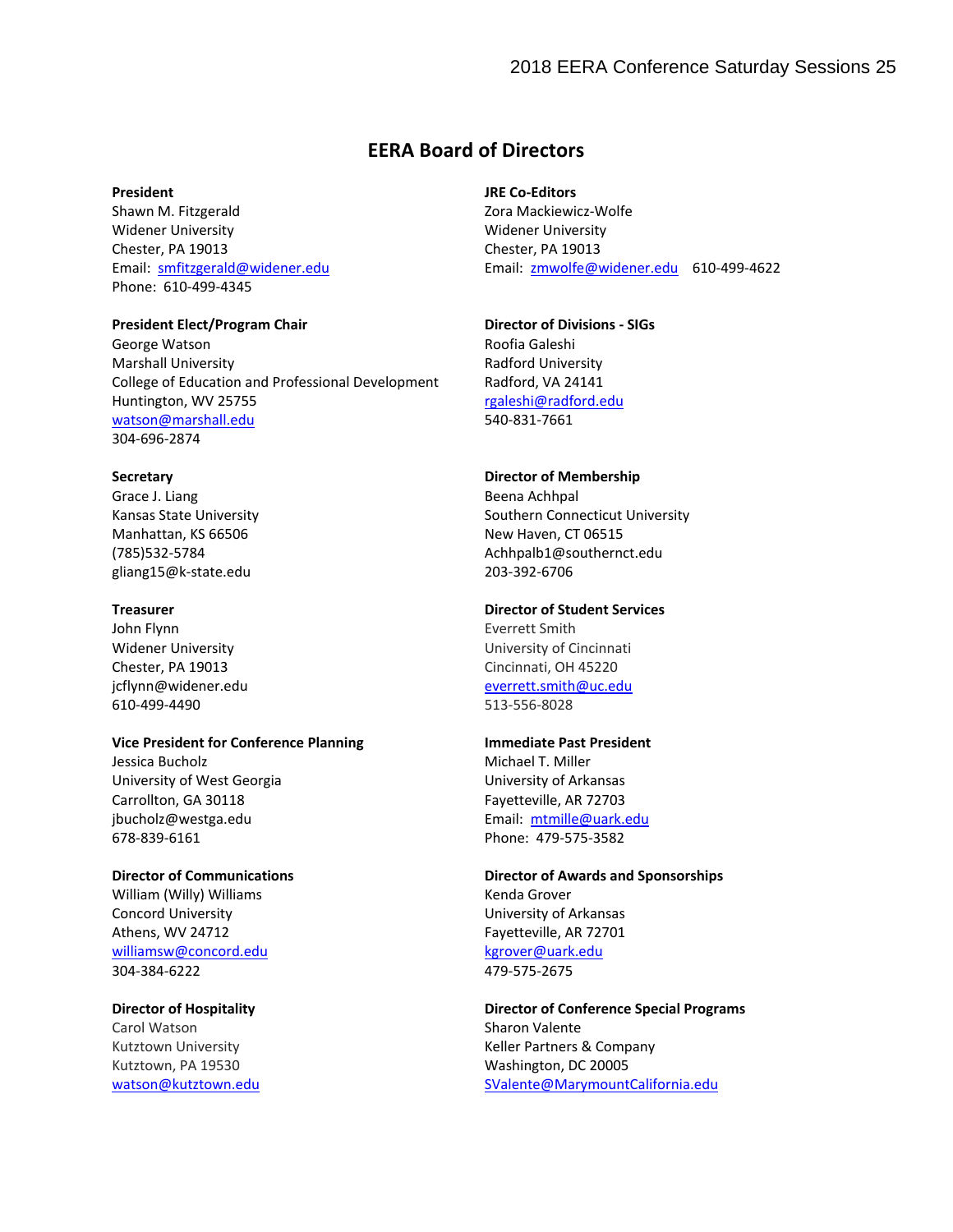484-332-5098 310-303-7251

## **EERA Past Presidents**

| Years     | <b>Name</b>              | <b>Employer</b>                         |
|-----------|--------------------------|-----------------------------------------|
| 1977-1979 | Mervin Lynch             | Northeastern University                 |
| 1979-1982 | <b>Philip Merrifield</b> | <b>New York University</b>              |
| 1981-1983 | Joseph Ryan              | University of South Carolina            |
| 1983-1985 | Janice Scheuneman        | PA Board of Medical Examiners           |
| 1985-1987 | Susan Zelman             | <b>Emanuel College</b>                  |
| 1987-1989 | Betty Yarborough         | <b>Old Dominion University</b>          |
| 1989-1991 | C. Thomas Gooding        | <b>SUNY at Oswego</b>                   |
| 1991-1993 | James T. Fleming         | <b>SUNY at Albany</b>                   |
| 1993-1995 | Carol Lee Lynch          | Waldwick (N.J.) Public Schools          |
| 1995-1997 | Martin W. Sharp          | <b>Penn State University</b>            |
| 1997-1999 | Virginia Shipman         | University of New Mexico                |
| 1999-2001 | John von Eschenbach      | University of West Georgia              |
| 2001-2003 | Bernard Brogan           | <b>Widener University</b>               |
| 2003-2005 | Michael S. Green         | <b>Hudson Valley Community College</b>  |
| 2005-2007 | <b>Marshall Strax</b>    | Saint Elizabeth College                 |
| 2007-2009 | David Shannon            | <b>Auburn University</b>                |
| 2009-2011 | <b>Abbot Packard</b>     | University of West Georgia              |
| 2011-2013 | Andy Shim                | University of South Dakota              |
| 2013-2015 | <b>Michele Parker</b>    | University of North Carolina-Wilmington |
| 2015-2017 | Michael T. Miller        | University of Arkansas                  |
| 2017-2019 | Shawn Fitzgerald         | <b>Widener University</b>               |

## **Future Conference Locations and Dates**

| 2019 | Myrtle Beach, SC | February 20-24 |
|------|------------------|----------------|
| 2020 | Orlando, FL      | February 18-22 |
| 2021 | Savannah, GA     | February 16-19 |

## **PLEASE REMEMBER TO COMPLETE YOUR POST-CONFERENCE EVALUATION SURVEY!**

*Special thanks to all proposal reviewers, session chairs, and a special gratitude to Jessica Bucholz (University of West Georgia), for their work related to conference planning and schedule preparation. And a special thank you to our graduate student volunteers who assisted with the registration logistics.*